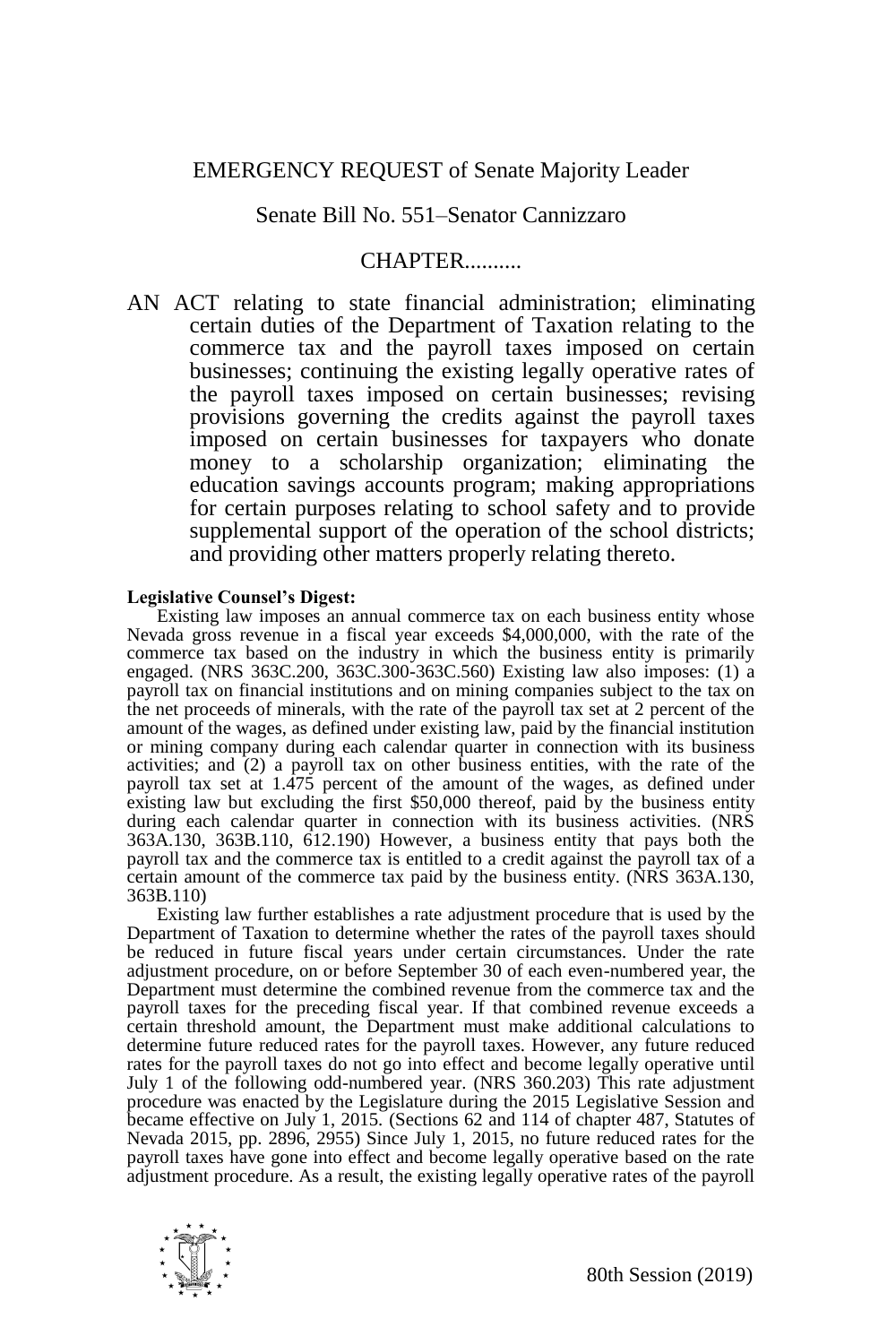taxes are still 2 percent and 1.475 percent, respectively. (NRS 363A.130, 363B.110)

**Section 39** of this bill eliminates the rate adjustment procedure used by the Department of Taxation to determine whether the rates of the payroll taxes should be reduced in any fiscal year. **Section 37** of this bill maintains and continues the existing legally operative rates of the payroll taxes at 2 percent and 1.475 percent, respectively, without any changes or reductions in the rates of those taxes pursuant to the rate adjustment procedure for any fiscal year. **Section 37** also provides that the Department must not apply or use the rate adjustment procedure to determine any future reduced rates for the payroll taxes for any fiscal year. **Sections 2 and 3** of this bill make conforming changes.

Existing law establishes a credit against the payroll tax paid by certain businesses equal to an amount which is approved by the Department and which must not exceed the amount of any donation of money which is made by a taxpayer to a scholarship organization that provides grants on behalf of pupils who are members of a household with a household income which is not more than 300 percent of the federally designated level signifying poverty to attend schools in this State, including private schools, chosen by the parents or legal guardians of those pupils (NRS 363A.130, 363B.110) Under existing law, the Department: (1) is required to approve or deny applications for the tax credit in the order in which the applications are received by the Department; and (2) is authorized to approve applications for each fiscal year until the amount of tax credits approved for the fiscal year is the amount authorized by statute for that fiscal year. Assembly Bill No. 458 of this legislative session establishes that for Fiscal Years 2019-2020 and 2020-2021, the amount authorized is \$6,655,000 for each fiscal year. **Sections 2.5 and 3.5** of this bill authorize the Department to approve, in addition to the amount of credits authorized for Fiscal Years 2019-2020 and 2020-2021, an amount of tax credits equal to \$4,745,000 for each of those fiscal years. **Section 30.75** of this bill: (1) prohibits a scholarship organization from using a donation for which the donor received a tax credit to provide a grant on behalf of a pupil unless the scholarship organization used a donation for which the donor received a tax credit to provide a grant on behalf of the pupil for the immediately preceding scholarship year or reasonably expects to provide a grant of the same amount on behalf of the pupil for each school year until the pupil graduates from high school; and (2) requires a scholarship organization to repay the amount of any tax credit approved by the Department if the scholarship organization violates this provision.

Senate Bill No. 302 (S.B. 302) of the 78th Session of the Nevada Legislature established the education savings accounts program, pursuant to which grants of money are made to certain parents on behalf of their children to defray the cost of instruction outside the public school system. (Chapter 332, Statutes of Nevada 2015, p. 1824; NRS 353B.700-353B.930) Following a legal challenge of S.B. 302, the Nevada Supreme Court held in Schwartz v. Lopez, 132 Nev. 732 (2016), that the legislation was valid under Section 2 of Article 11 of the Nevada Constitution, which requires a uniform system of common schools, and under Section 10 of Article 11 of the Nevada Constitution, which prohibits the use of public money for a sectarian purpose. However, the Nevada Supreme Court found that the Legislature did not make an appropriation for the support of the education savings accounts program and held that the use of any money appropriated for K-12 public education for the education savings accounts program would violate Sections 2 and 6 of Article 11 of the Nevada Constitution. The Court enjoined enforcement of section 16 of S.B. 302, which amended NRS 387.124 to require that all money deposited in education savings accounts be subtracted from each school district's quarterly apportionments from the State Distributive School Account. Because the

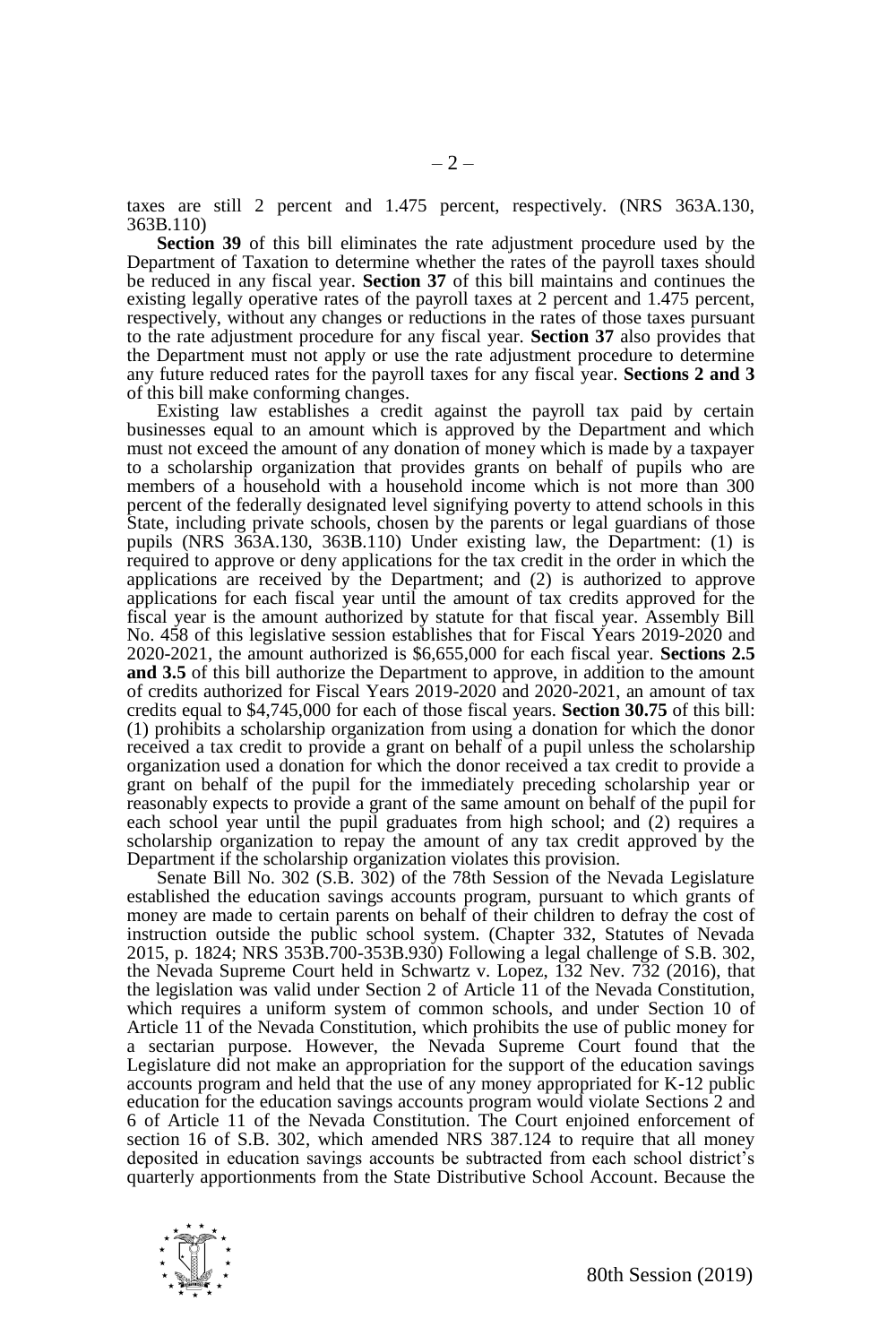Court has enjoined this provision of law and the Legislature has not made an appropriation for the support of the education savings accounts program, the education savings accounts program is not operating. **Section 39.5** of this bill eliminates the education savings accounts program. **Sections 30.1-30.7 and 30.8- 30.95** of this bill make conforming changes related to the elimination of the education savings accounts program.

**Section 31** of this bill makes an appropriation for the costs of school safety facility improvements. **Section 36.5** of this bill makes an appropriation to provide supplemental support to the operations of the school districts of this State, distributed in amounts based on the 2018 enrollment of the school districts of this State.

EXPLANATION – Matter in *bolded italics* is new; matter between brackets **[**omitted material**]** is material to be omitted.

### THE PEOPLE OF THE STATE OF NEVADA, REPRESENTED IN SENATE AND ASSEMBLY, DO ENACT AS FOLLOWS:

**Section 1.** (Deleted by amendment.)

**Sec. 2.** NRS 363A.130 is hereby amended to read as follows: 363A.130 1. **[**Except as otherwise provided in NRS 360.203, there**]** *There* is hereby imposed an excise tax on each employer at the rate of 2 percent of the wages, as defined in NRS 612.190, paid by the employer during a calendar quarter with respect to employment in connection with the business activities of the employer.

2. The tax imposed by this section:

(a) Does not apply to any person or other entity or any wages this State is prohibited from taxing under the Constitution, laws or treaties of the United States or the Nevada Constitution.

(b) Must not be deducted, in whole or in part, from any wages of persons in the employment of the employer.

3. Each employer shall, on or before the last day of the month immediately following each calendar quarter for which the employer is required to pay a contribution pursuant to NRS 612.535:

(a) File with the Department a return on a form prescribed by the Department; and

(b) Remit to the Department any tax due pursuant to this section for that calendar quarter.

4. In determining the amount of the tax due pursuant to this section, an employer is entitled to subtract from the amount calculated pursuant to subsection 1 a credit in an amount equal to 50 percent of the amount of the commerce tax paid by the employer pursuant to chapter 363C of NRS for the preceding taxable year. The credit may only be used for any of the 4 calendar quarters

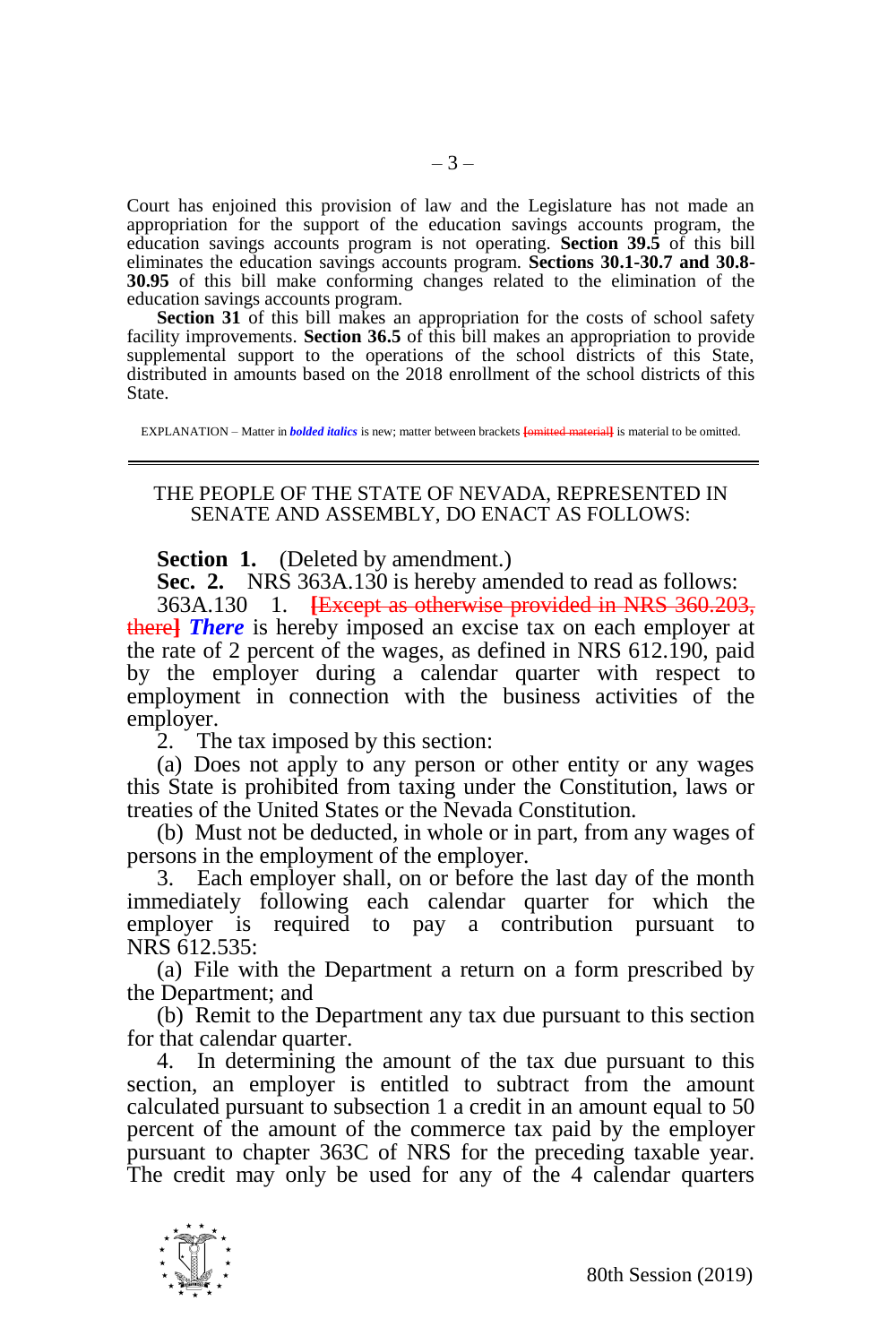immediately following the end of the taxable year for which the commerce tax was paid. The amount of credit used for a calendar quarter may not exceed the amount calculated pursuant to subsection 1 for that calendar quarter. Any unused credit may not be carried forward beyond the fourth calendar quarter immediately following the end of the taxable year for which the commerce tax was paid, and a taxpayer is not entitled to a refund of any unused credit.

5. An employer who makes a donation of money to a scholarship organization during the calendar quarter for which a return is filed pursuant to this section is entitled, in accordance with NRS 363A.139, to a credit equal to the amount authorized pursuant to NRS 363A.139 against any tax otherwise due pursuant to this section. As used in this subsection, "scholarship organization" has the meaning ascribed to it in NRS 388D.260.

**Sec. 2.5.** NRS 363A.139 is hereby amended to read as follows:

363A.139 1. Any taxpayer who is required to pay a tax pursuant to NRS 363A.130 may receive a credit against the tax otherwise due for any donation of money made by the taxpayer to a scholarship organization in the manner provided by this section.

2. To receive the credit authorized by subsection 1, a taxpayer who intends to make a donation of money to a scholarship organization must, before making such a donation, notify the scholarship organization of the taxpayer's intent to make the donation and to seek the credit authorized by subsection 1. A scholarship organization shall, before accepting any such donation, apply to the Department of Taxation for approval of the credit authorized by subsection 1 for the donation. The Department of Taxation shall, within 20 days after receiving the application, approve or deny the application and provide to the scholarship organization notice of the decision and, if the application is approved, the amount of the credit authorized. Upon receipt of notice that the application has been approved, the scholarship organization shall provide notice of the approval to the taxpayer who must, not later than 30 days after receiving the notice, make the donation of money to the scholarship organization. If the taxpayer does not make the donation of money to the scholarship organization within 30 days after receiving the notice, the scholarship organization shall provide notice of the failure to the Department of Taxation and the taxpayer forfeits any claim to the credit authorized by subsection 1.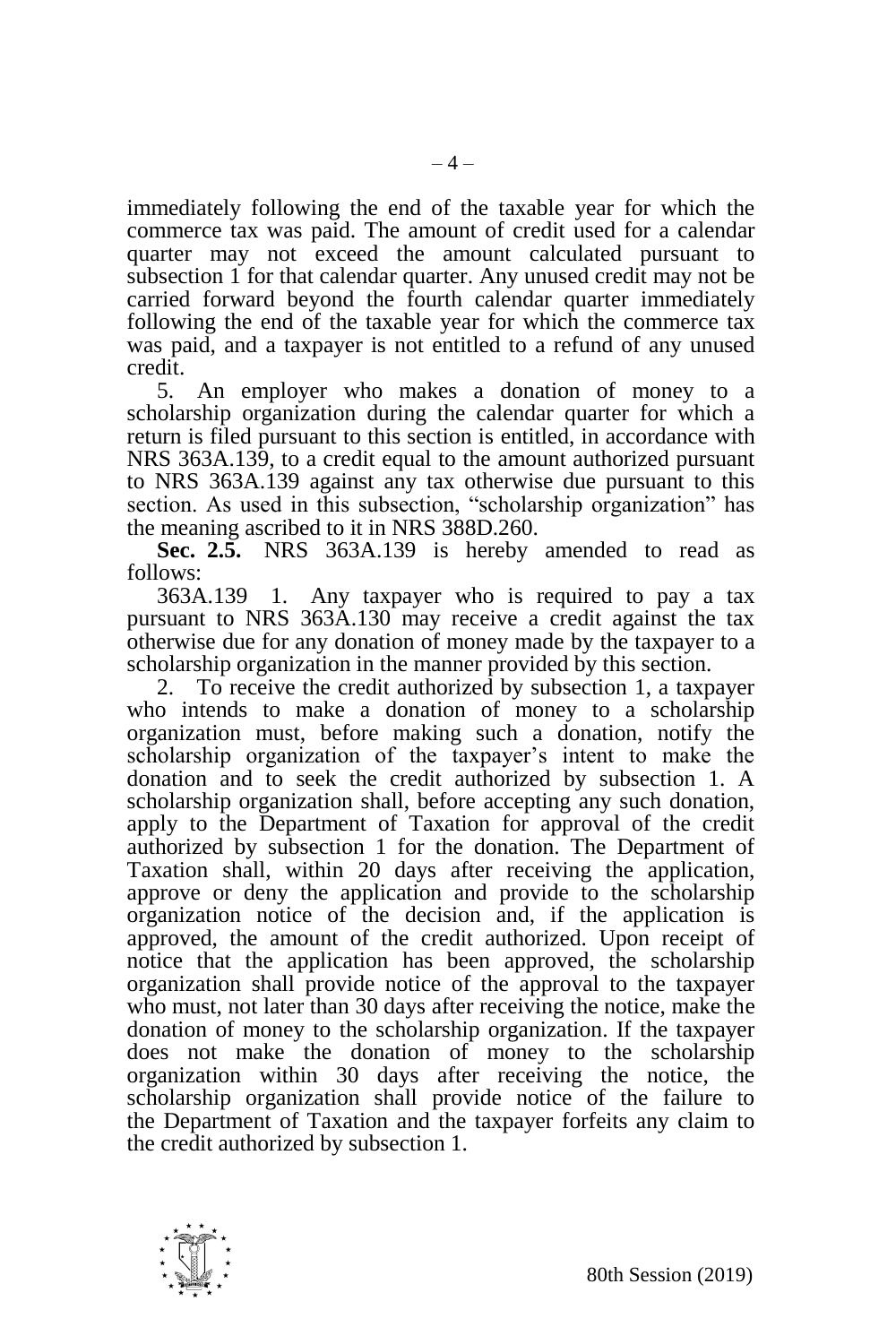3. The Department of Taxation shall approve or deny applications for the credit authorized by subsection 1 in the order in which the applications are received.

4. Except as otherwise provided in subsection 5, the Department of Taxation may, for each fiscal year, approve applications for the credit authorized by subsection 1 until the total amount of the credits authorized by subsection 1 and approved by the Department of Taxation pursuant to this subsection is:

(a) For Fiscal Year 2015-2016, \$5,000,000;

(b) For Fiscal Year 2016-2017, \$5,500,000; and

(c) For each succeeding fiscal year, an amount equal to 110 percent of the amount authorized for the immediately preceding fiscal year.

 The amount of any credit which is forfeited pursuant to subsection 2 must not be considered in calculating the amount of credits authorized for any fiscal year.

5. **[**In**]** *Except as otherwise provided in this subsection, in*  addition to the amount of credits authorized by subsection 4 for Fiscal **[**Year 2017-2018,**]** *Years 2019-2020 and 2020-2021,* the Department of Taxation may approve applications for the credit authorized by subsection 1 for **[that]** *each of those* fiscal **[year]** *years* until the total amount of the credits authorized by subsection 1 and approved by the Department of Taxation pursuant to this subsection and subsection 5 of NRS 363B.119 is **[**\$20,000,000.**]** *\$4,745,000.* The provisions of paragraph (c) of subsection 4 do not apply to the amount of credits authorized by this subsection and the amount of credits authorized by this subsection must not be considered when determining the amount of credits authorized for a fiscal year pursuant to that paragraph. If, in Fiscal Year **[**2017- 2018,**]** *2019-2020 or 2020-2021,* the amount of credits authorized by subsection 1 and approved pursuant to this subsection is less than **[**\$20,000,000,**]** *\$4,745,000,* the remaining amount of credits pursuant to this subsection must be carried forward and made available for approval during subsequent fiscal years until the total amount of credits authorized by subsection 1 and approved pursuant to this subsection is equal to **[**\$20,000,000.**]** *\$9,490,000.* The amount of any credit which is forfeited pursuant to subsection 2 must not be considered in calculating the amount of credits authorized pursuant to this subsection.

6. If a taxpayer applies to and is approved by the Department of Taxation for the credit authorized by subsection 1, the amount of the credit provided by this section is equal to the amount approved by the Department of Taxation pursuant to subsection 2, which must

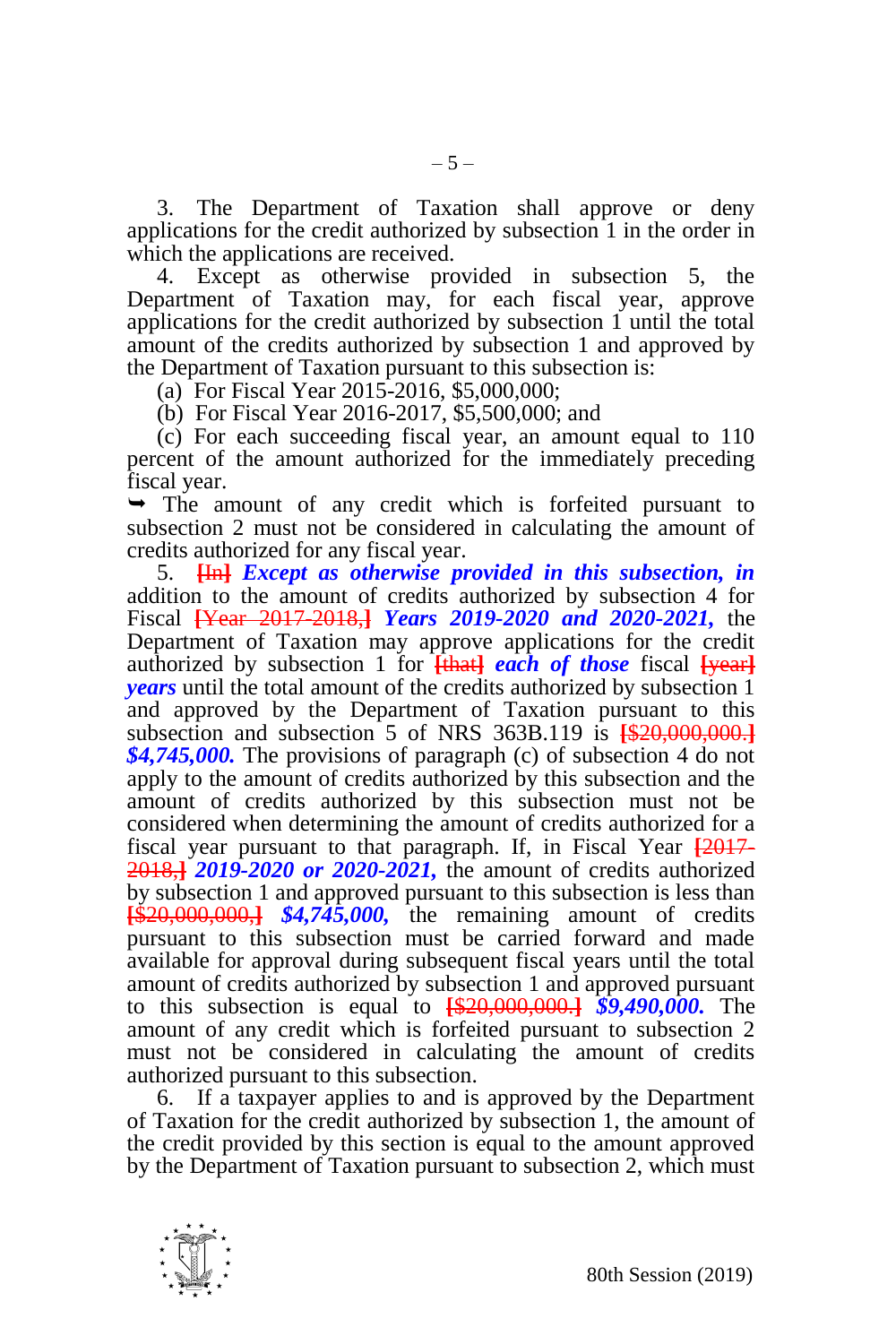not exceed the amount of the donation made by the taxpayer to a scholarship organization. The total amount of the credit applied against the taxes described in subsection 1 and otherwise due from a taxpayer must not exceed the amount of the donation.

7. If the amount of the tax described in subsection 1 and otherwise due from a taxpayer is less than the credit to which the taxpayer is entitled pursuant to this section, the taxpayer may, after applying the credit to the extent of the tax otherwise due, carry the balance of the credit forward for not more than 5 years after the end of the calendar year in which the donation is made or until the balance of the credit is applied, whichever is earlier.

8. As used in this section, "scholarship organization" has the meaning ascribed to it in NRS 388D.260.

**Sec. 3.** NRS 363B.110 is hereby amended to read as follows:

363B.110 1. **[**Except as otherwise provided in NRS 360.203, there**]** *There* is hereby imposed an excise tax on each employer at the rate of 1.475 percent of the amount by which the sum of all the wages, as defined in NRS 612.190, paid by the employer during a calendar quarter with respect to employment in connection with the business activities of the employer exceeds \$50,000.

2. The tax imposed by this section:

(a) Does not apply to any person or other entity or any wages this State is prohibited from taxing under the Constitution, laws or treaties of the United States or the Nevada Constitution.

(b) Must not be deducted, in whole or in part, from any wages of persons in the employment of the employer.

3. Each employer shall, on or before the last day of the month immediately following each calendar quarter for which the employer is required to pay a contribution pursuant to NRS 612.535:

(a) File with the Department a return on a form prescribed by the Department; and

(b) Remit to the Department any tax due pursuant to this chapter for that calendar quarter.

4. In determining the amount of the tax due pursuant to this section, an employer is entitled to subtract from the amount calculated pursuant to subsection 1 a credit in an amount equal to 50 percent of the amount of the commerce tax paid by the employer pursuant to chapter 363C of NRS for the preceding taxable year. The credit may only be used for any of the 4 calendar quarters immediately following the end of the taxable year for which the commerce tax was paid. The amount of credit used for a calendar quarter may not exceed the amount calculated pursuant to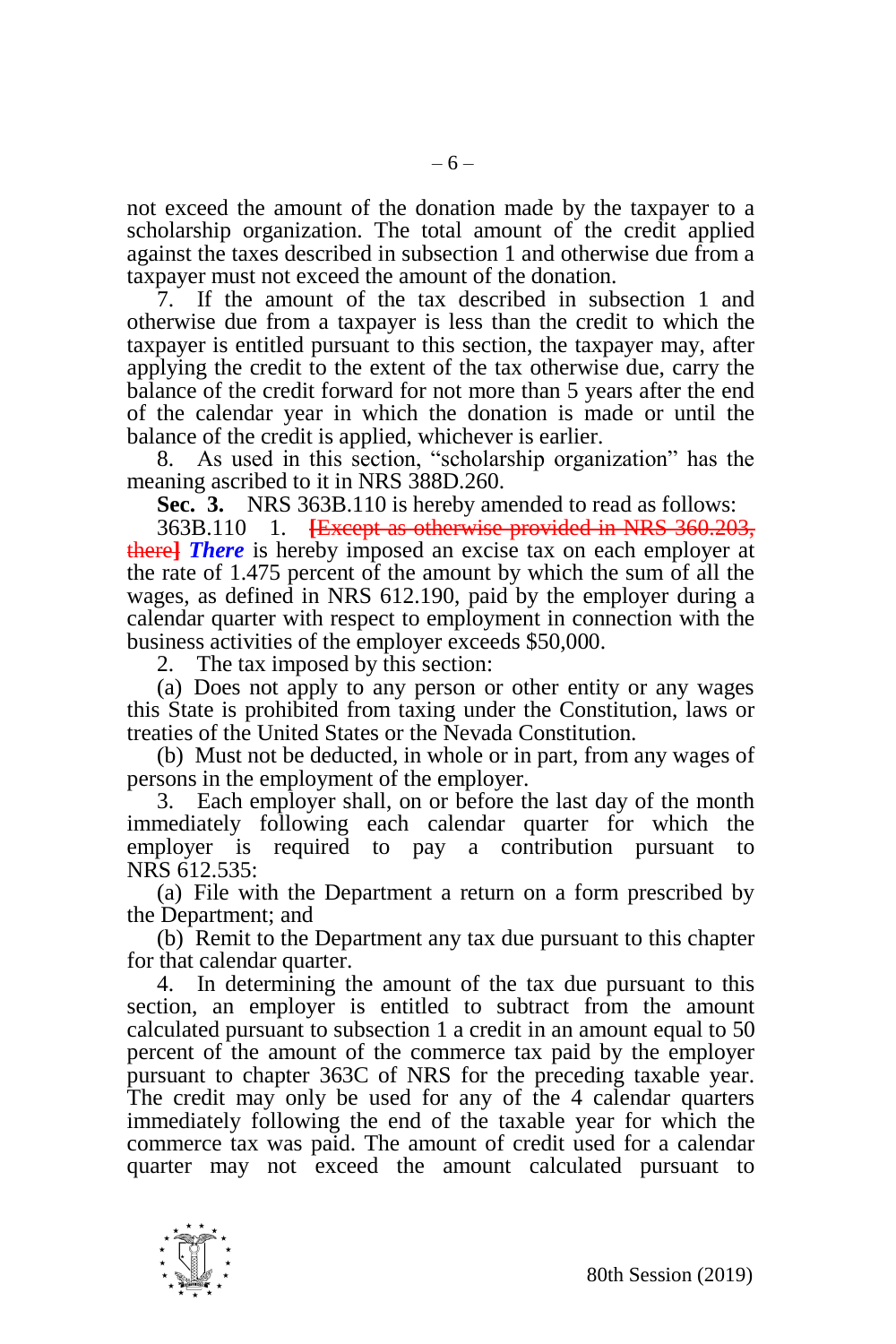subsection 1 for that calendar quarter. Any unused credit may not be carried forward beyond the fourth calendar quarter immediately following the end of the taxable year for which the commerce tax was paid, and a taxpayer is not entitled to a refund of any unused credit.

5. An employer who makes a donation of money to a scholarship organization during the calendar quarter for which a return is filed pursuant to this section is entitled, in accordance with NRS 363B.119, to a credit equal to the amount authorized pursuant to NRS 363B.119 against any tax otherwise due pursuant to this section. As used in this subsection, "scholarship organization" has the meaning ascribed to it in NRS 388D.260.

**Sec. 3.5.** NRS 363B.119 is hereby amended to read as follows: 363B.119 1. Any taxpayer who is required to pay a tax pursuant to NRS 363B.110 may receive a credit against the tax otherwise due for any donation of money made by the taxpayer to a scholarship organization in the manner provided by this section.

2. To receive the credit authorized by subsection 1, a taxpayer who intends to make a donation of money to a scholarship organization must, before making such a donation, notify the scholarship organization of the taxpayer's intent to make the donation and to seek the credit authorized by subsection 1. A scholarship organization shall, before accepting any such donation, apply to the Department of Taxation for approval of the credit authorized by subsection 1 for the donation. The Department of Taxation shall, within 20 days after receiving the application, approve or deny the application and provide to the scholarship organization notice of the decision and, if the application is approved, the amount of the credit authorized. Upon receipt of notice that the application has been approved, the scholarship organization shall provide notice of the approval to the taxpayer who must, not later than 30 days after receiving the notice, make the donation of money to the scholarship organization. If the taxpayer does not make the donation of money to the scholarship organization within 30 days after receiving the notice, the scholarship organization shall provide notice of the failure to the Department of Taxation and the taxpayer forfeits any claim to the credit authorized by subsection 1.

3. The Department of Taxation shall approve or deny applications for the credit authorized by subsection 1 in the order in which the applications are received.

4. Except as otherwise provided in subsection 5, the Department of Taxation may, for each fiscal year, approve

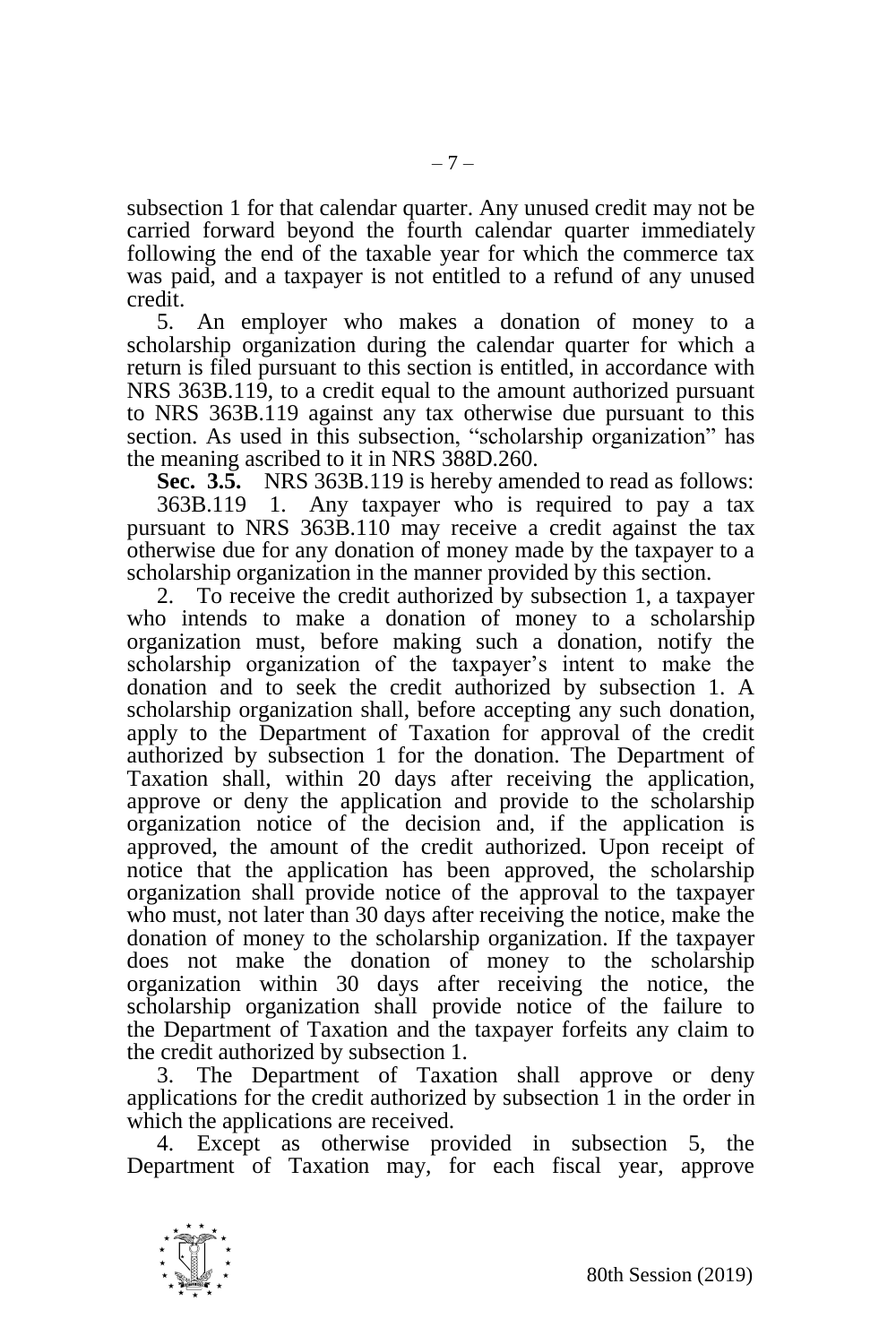applications for the credit authorized by subsection 1 until the total amount of the credits authorized by subsection 1 and approved by the Department of Taxation pursuant to this subsection is:

(a) For Fiscal Year 2015-2016, \$5,000,000;

(b) For Fiscal Year 2016-2017, \$5,500,000; and

(c) For each succeeding fiscal year, an amount equal to 110 percent of the amount authorized for the immediately preceding fiscal year.

 $\rightarrow$  The amount of any credit which is forfeited pursuant to subsection 2 must not be considered in calculating the amount of credits authorized for any fiscal year.

5. In addition to the amount of credits authorized by subsection 4 for Fiscal **[**Year 2017-2018,**]** *Years 2019-2020 and 2020-2021,*  the Department of Taxation may approve applications for the credit authorized by subsection 1 for **[that]** *each* of **those** fiscal [year] *years* until the total amount of the credits authorized by subsection 1 and approved by the Department of Taxation pursuant to this subsection and subsection 5 of NRS 363A.139 is **[**\$20,000,000.**]** *\$4,745,000.* The provisions of paragraph (c) of subsection 4 do not apply to the amount of credits authorized by this subsection and the amount of credits authorized by this subsection must not be considered when determining the amount of credits authorized for a fiscal year pursuant to that paragraph. If, in Fiscal Year **[**2017- 2018,**]** *2019-2020 or 2020-2021,* the amount of credits authorized by subsection 1 and approved pursuant to this subsection is less than **[**\$20,000,000,**]** *\$4,745,000,* the remaining amount of credits pursuant to this subsection must be carried forward and made available for approval during subsequent fiscal years until the total amount of credits authorized by subsection 1 and approved pursuant to this subsection is equal to **[**\$20,000,000.**]** *\$9,490,000.* The amount of any credit which is forfeited pursuant to subsection 2 must not be considered in calculating the amount of credits authorized pursuant to this subsection.

6. If a taxpayer applies to and is approved by the Department of Taxation for the credit authorized by subsection 1, the amount of the credit provided by this section is equal to the amount approved by the Department of Taxation pursuant to subsection 2, which must not exceed the amount of the donation made by the taxpayer to a scholarship organization. The total amount of the credit applied against the taxes described in subsection 1 and otherwise due from a taxpayer must not exceed the amount of the donation.

7. If the amount of the tax described in subsection 1 and otherwise due from a taxpayer is less than the credit to which the

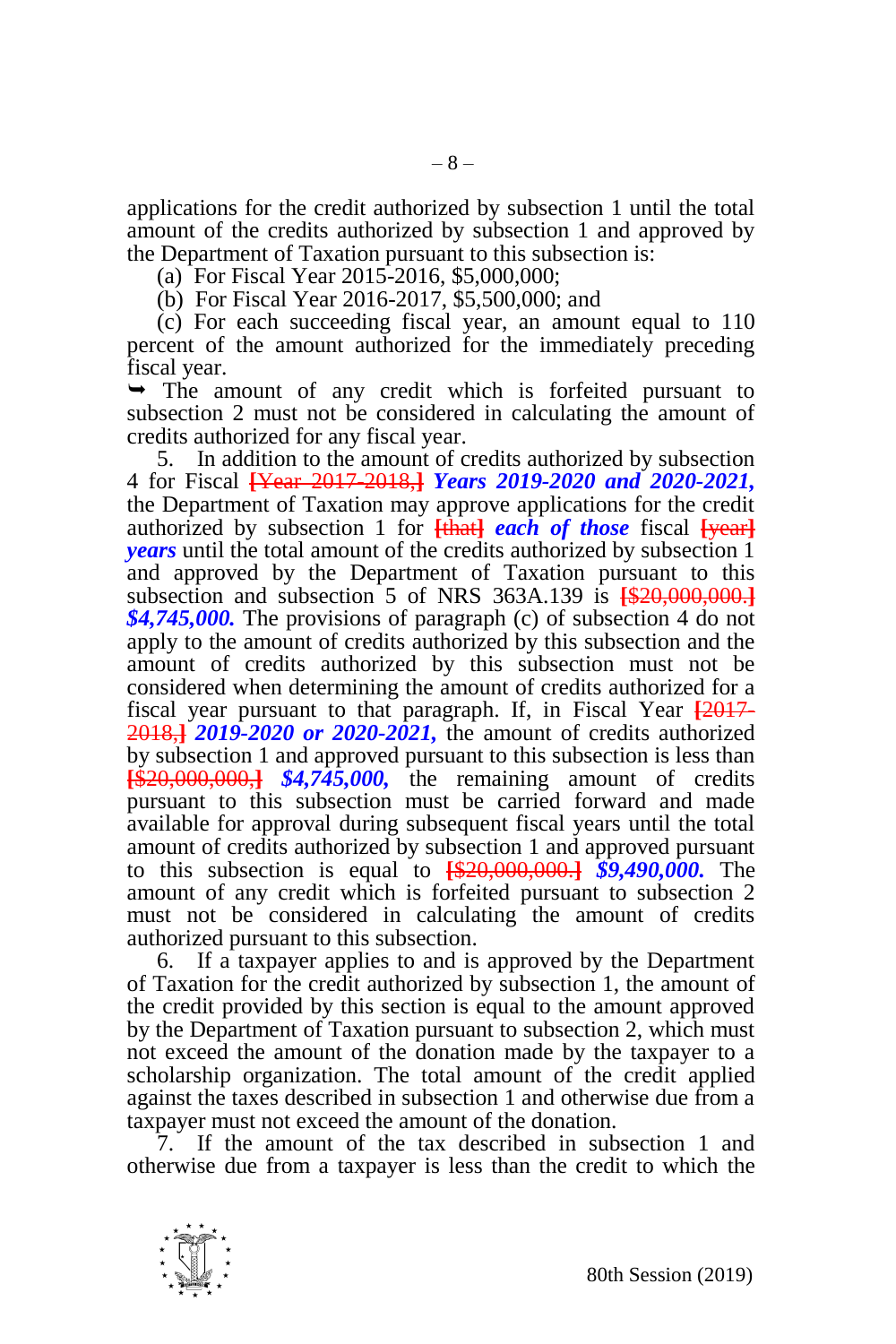taxpayer is entitled pursuant to this section, the taxpayer may, after applying the credit to the extent of the tax otherwise due, carry the balance of the credit forward for not more than 5 years after the end of the calendar year in which the donation is made or until the balance of the credit is applied, whichever is earlier.

8. As used in this section, "scholarship organization" has the meaning ascribed to it in NRS 388D.260.

**Secs. 4-30.** (Deleted by amendment.)

**Sec. 30.1.** NRS 219A.140 is hereby amended to read as follows:

219A.140 1. To be eligible to serve on the Youth Legislature, a person:

(a) Must be:

(1) A resident of the senatorial district of the Senator who appoints him or her;

(2) Enrolled in a public school or private school located in the senatorial district of the Senator who appoints him or her; or

(3) A homeschooled child **[**or opt-in child**]** who is otherwise eligible to be enrolled in a public school in the senatorial district of the Senator who appoints him or her;

(b) Except as otherwise provided in subsection 3 of NRS 219A.150, must be:

(1) Enrolled in a public school or private school in this State in grade 9, 10 or 11 for the first school year of the term for which he or she is appointed; or

(2) A homeschooled child **[**or opt-in child**]** who is otherwise eligible to enroll in a public school in this State in grade 9, 10 or 11 for the first school year of the term for which he or she is appointed; and

(c) Must not be related by blood, adoption or marriage within the third degree of consanguinity or affinity to the Senator who appoints him or her or to any member of the Assembly who collaborated to appoint him or her.

2. If, at any time, a person appointed to the Youth Legislature changes his or her residency or changes his or her school of enrollment in such a manner as to render the person ineligible under his or her original appointment, the person shall inform the Board, in writing, within 30 days after becoming aware of such changed facts.

3. A person who wishes to be appointed or reappointed to the Youth Legislature must submit an application on the form prescribed pursuant to subsection 4 to the Senator of the senatorial district in which the person resides, is enrolled in a public school or

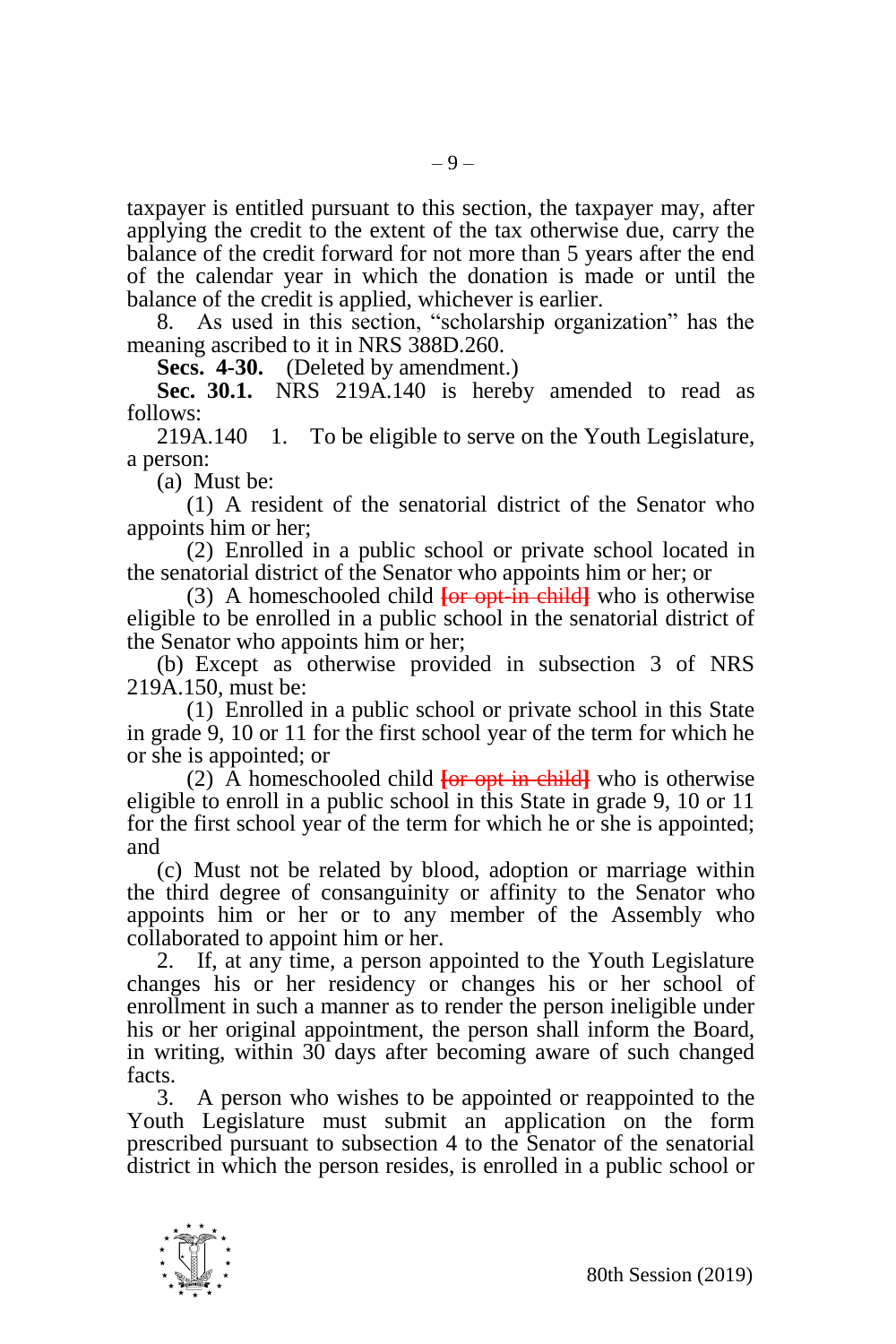private school or, if the person is a homeschooled child *,* **[**or opt-in child,**]** the senatorial district in which he or she is otherwise eligible to be enrolled in a public school. A person may not submit an application to more than one Senator in a calendar year.

4. The Board shall prescribe a form for applications submitted pursuant to this section, which must require the signature of the principal of the school in which the applicant is enrolled or, if the applicant is a homeschooled child *,* **[**or opt-in child,**]** the signature of a member of the community in which the applicant resides other than a relative of the applicant.

**Sec. 30.15.** NRS 219A.150 is hereby amended to read as follows:

219A.150 1. A position on the Youth Legislature becomes vacant upon:

(a) The death or resignation of a member.

(b) The absence of a member for any reason from:

(1) Two meetings of the Youth Legislature, including, without limitation, meetings conducted in person, meetings conducted by teleconference, meetings conducted by videoconference and meetings conducted by other electronic means;

(2) Two activities of the Youth Legislature;

(3) Two event days of the Youth Legislature; or

(4) Any combination of absences from meetings, activities or event days of the Youth Legislature, if the combination of absences therefrom equals two or more,

 $\rightarrow$  unless the absences are, as applicable, excused by the Chair or Vice Chair of the Board.

(c) A change of residency or a change of the school of enrollment of a member which renders that member ineligible under his or her original appointment.

2. In addition to the provisions of subsection 1, a position on the Youth Legislature becomes vacant if:

(a) A member of the Youth Legislature graduates from high school or otherwise ceases to attend public school or private school for any reason other than to become a homeschooled child *;* **[**or optin child;**]** or

(b) A member of the Youth Legislature who is a homeschooled child **[**or opt-in child**]** completes an educational plan of instruction for grade 12 or otherwise ceases to be a homeschooled child **[**or optin child**]** for any reason other than to enroll in a public school or private school.

3. A vacancy on the Youth Legislature must be filled: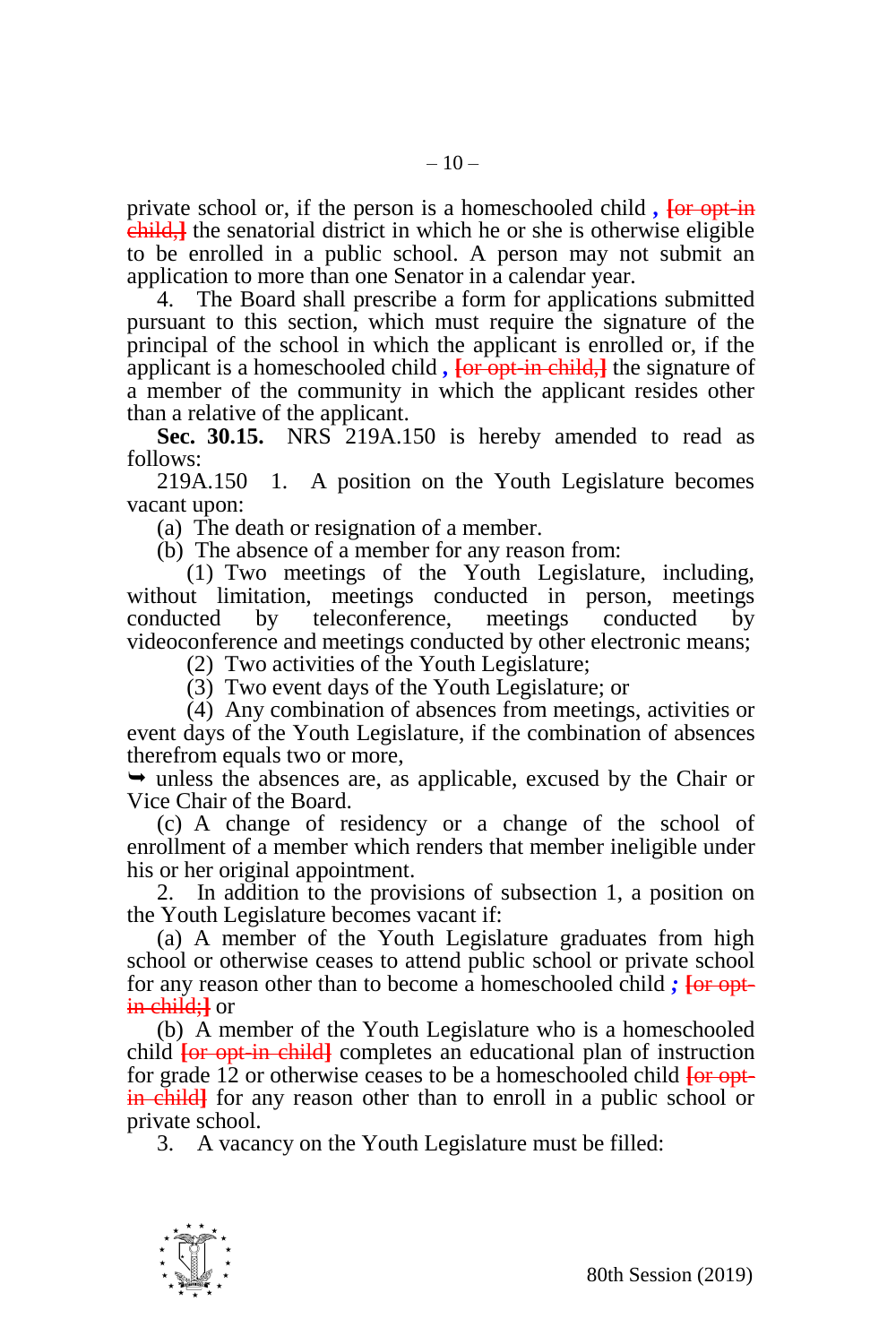(a) For the remainder of the unexpired term in the same manner as the original appointment, except that, if the remainder of the unexpired term is less than 1 year, the member of the Senate who made the original appointment may appoint a person who:

(1) Is enrolled in a public school or private school in this State in grade 12 or who is a homeschooled child **[**or opt-in child**]** who is otherwise eligible to enroll in a public school in this State in grade 12; and

(2) Satisfies the qualifications set forth in paragraphs (a) and (c) of subsection 1 of NRS 219A.140.

(b) Insofar as is practicable, within 30 days after the date on which the vacancy occurs.

4. As used in this section, "event day" means any single calendar day on which an official, scheduled event of the Youth Legislature is held, including, without limitation, a course of instruction, a course of orientation, a meeting, a seminar or any other official, scheduled activity.

**Sec. 30.2.** NRS 385.007 is hereby amended to read as follows:

385.007 As used in this title, unless the context otherwise requires:

1. "Achievement charter school" means a public school operated by a charter management organization, as defined in NRS 388B.020, an educational management organization, as defined in NRS 388B.030, or other person pursuant to a contract with the Achievement School District pursuant to NRS 388B.210 and subject to the provisions of chapter 388B of NRS.

2. "Department" means the Department of Education.

3. "English learner" has the meaning ascribed to it in 20 U.S.C. § 7801(20).

4. "Homeschooled child" means a child who receives instruction at home and who is exempt from compulsory attendance pursuant to NRS 392.070 *.* **[**, but does not include an opt-in child.**]**

5. "Local school precinct" has the meaning ascribed to it in NRS 388G.535.

6. **[**"Opt-in child" means a child for whom an education savings account has been established pursuant to NRS 353B.850, who is not enrolled full-time in a public or private school and who receives all or a portion of his or her instruction from a participating entity, as defined in NRS 353B.750.

**-7.** "Public schools" means all kindergartens and elementary schools, junior high schools and middle schools, high schools, charter schools and any other schools, classes and educational programs which receive their support through public taxation and,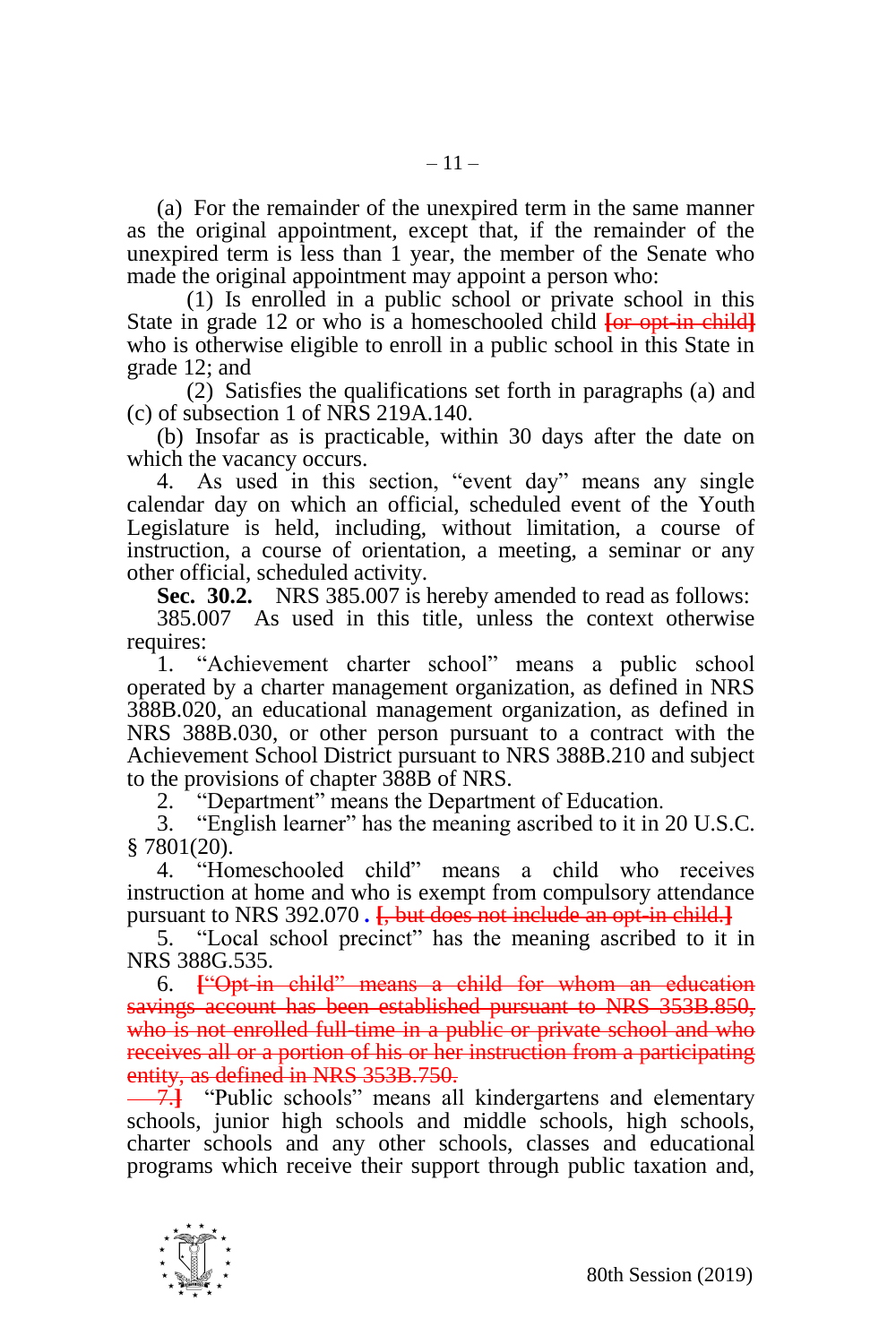except for charter schools, whose textbooks and courses of study are under the control of the State Board.

**[**8.**]** *7.* "School bus" has the meaning ascribed to it in NRS 484A.230.

**[**9.**]** *8.* "State Board" means the State Board of Education.

**[**10.**]** *9.* "University school for profoundly gifted pupils" has the meaning ascribed to it in NRS 388C.040.

**Sec. 30.25.** NRS 385B.060 is hereby amended to read as follows:

385B.060 1. The Nevada Interscholastic Activities Association shall adopt rules and regulations in the manner provided for state agencies by chapter 233B of NRS as may be necessary to carry out the provisions of this chapter. The regulations must include provisions governing the eligibility and participation of homeschooled children **[**and opt-in children**]** in interscholastic activities and events. In addition to the regulations governing eligibility **[**:

(a) A**]** *, a* homeschooled child who wishes to participate must have on file with the school district in which the child resides a current notice of intent of a homeschooled child to participate in programs and activities pursuant to NRS 388D.070.

**[**(b) An opt-in child who wishes to participate must have on file with the school district in which the child resides a current notice of intent of an opt-in child to participate in programs and activities pursuant to NRS 388D.140.**]**

2. The Nevada Interscholastic Activities Association shall adopt regulations setting forth:

(a) The standards of safety for each event, competition or other activity engaged in by a spirit squad of a school that is a member of the Nevada Interscholastic Activities Association, which must substantially comply with the spirit rules of the National Federation of State High School Associations, or its successor organization; and

(b) The qualifications required for a person to become a coach of a spirit squad.

3. If the Nevada Interscholastic Activities Association intends to adopt, repeal or amend a policy, rule or regulation concerning or affecting homeschooled children, the Association shall consult with the Northern Nevada Homeschool Advisory Council and the Southern Nevada Homeschool Advisory Council, or their successor organizations, to provide those Councils with a reasonable opportunity to submit data, opinions or arguments, orally or in writing, concerning the proposal or change. The Association shall

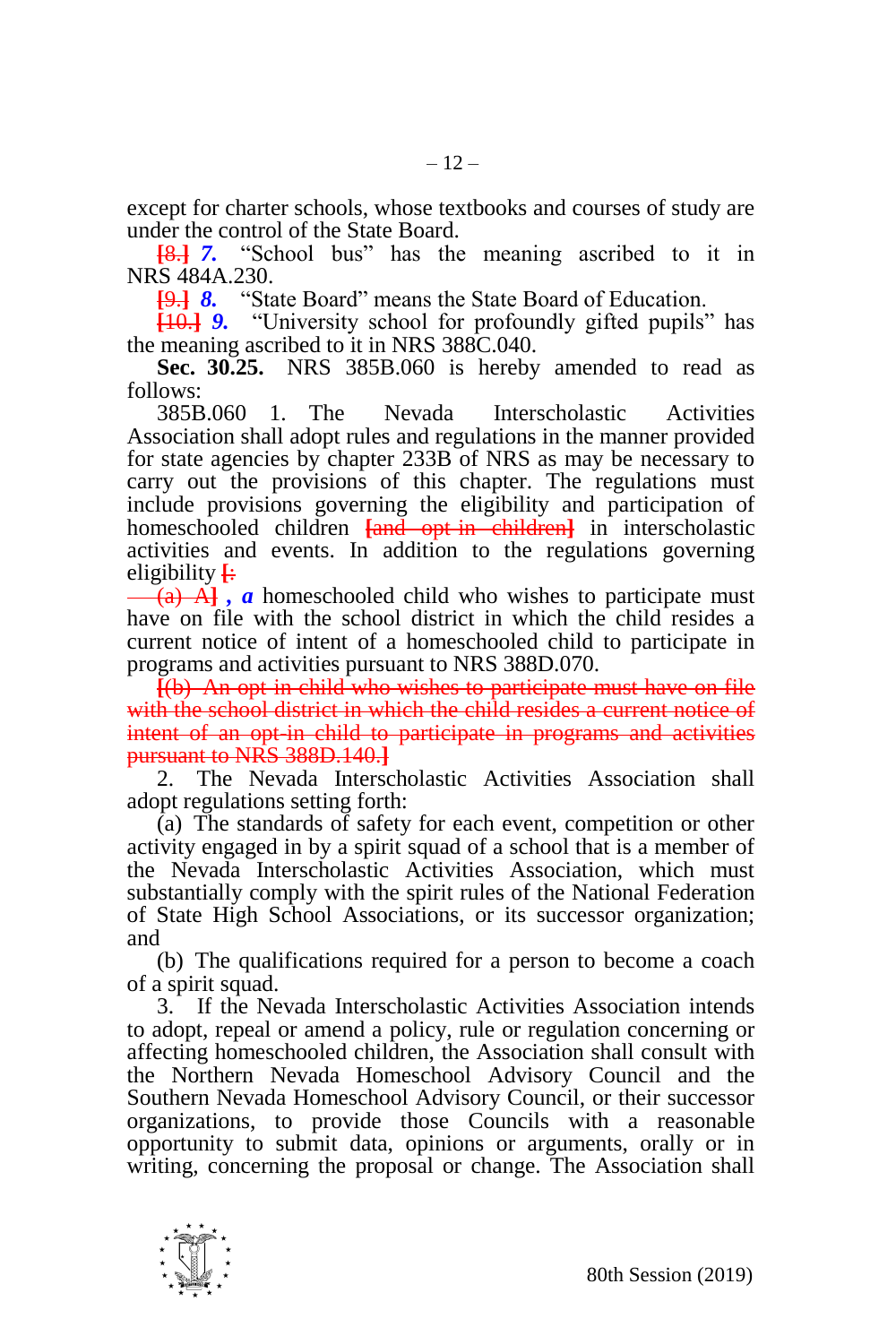consider all written and oral submissions respecting the proposal or change before taking final action.

4. As used in this section, "spirit squad" means any team or other group of persons that is formed for the purpose of:

(a) Leading cheers or rallies to encourage support for a team that participates in a sport that is sanctioned by the Nevada Interscholastic Activities Association; or

(b) Participating in a competition against another team or other group of persons to determine the ability of each team or group of persons to engage in an activity specified in paragraph (a).

**Sec. 30.3.** NRS 385B.150 is hereby amended to read as follows:

385B.150 1. A homeschooled child must be allowed to participate in interscholastic activities and events in accordance with the regulations adopted by the Nevada Interscholastic Activities Association pursuant to NRS 385B.060 if a notice of intent of a homeschooled child to participate in programs and activities is filed for the child with the school district in which the child resides for the current school year pursuant to NRS 388D.070.

2. **[**An opt-in child must be allowed to participate in interscholastic activities and events in accordance with the regulations adopted by the Nevada Interscholastic Activities Association pursuant to NRS 385B.060 if a notice of intent of an opt-in child to participate in programs and activities is filed for the child with the school district in which the child resides for the current school year pursuant to NRS 388D.140.

3.**]** The provisions of this chapter and the regulations adopted pursuant thereto that apply to pupils enrolled in public schools who participate in interscholastic activities and events apply in the same manner to homeschooled children **[**and opt-in children**]** who participate in interscholastic activities and events, including, without limitation, provisions governing:

- (a) Eligibility and qualifications for participation;
- (b) Fees for participation;
- (c) Insurance;
- (d) Transportation;
- (e) Requirements of physical examination;
- (f) Responsibilities of participants;
- (g) Schedules of events;
- (h) Safety and welfare of participants;
- (i) Eligibility for awards, trophies and medals;
- (j) Conduct of behavior and performance of participants; and
- (k) Disciplinary procedures.

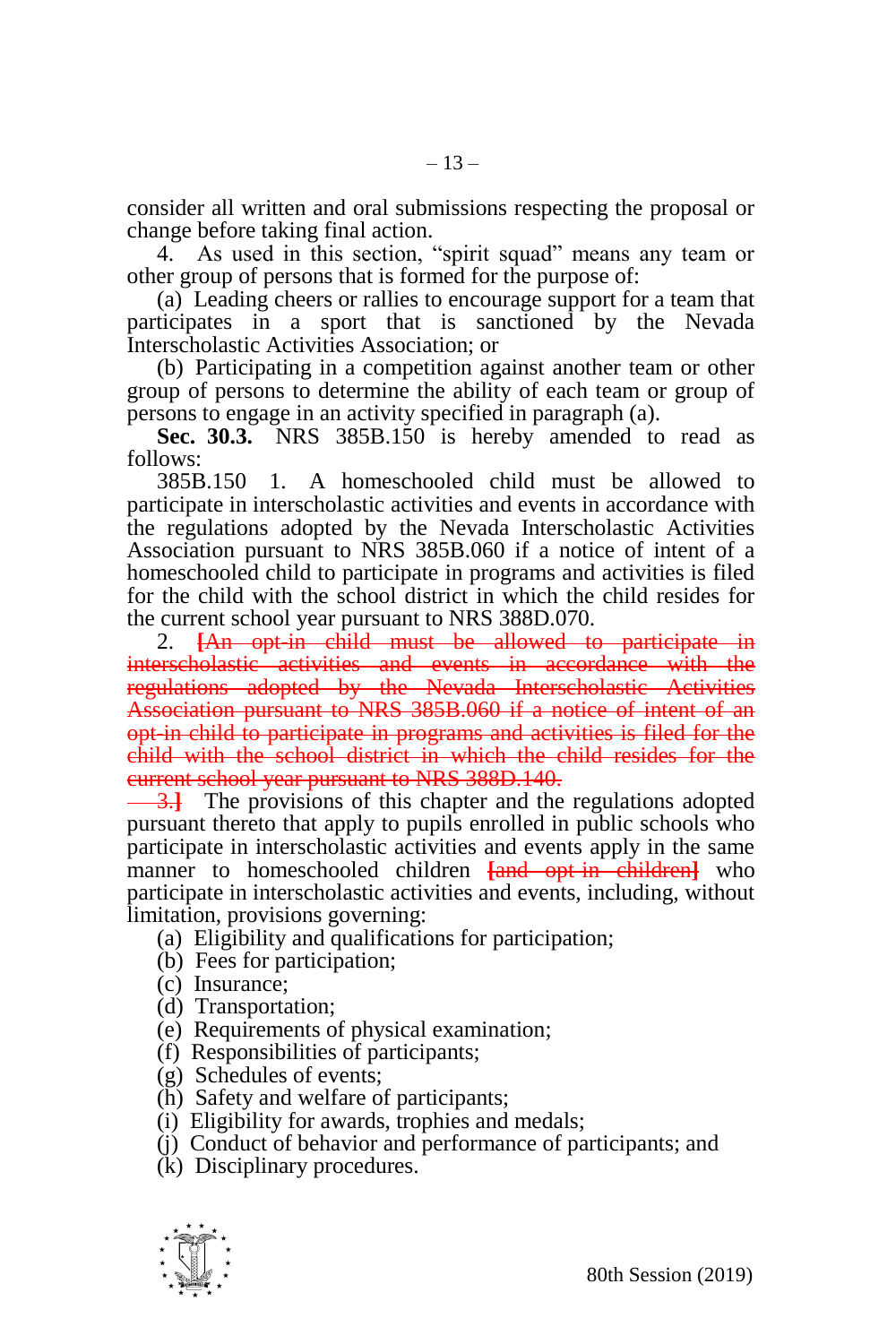**Sec. 30.35.** NRS 385B.160 is hereby amended to read as follows:

385B.160 No challenge may be brought by the Nevada Interscholastic Activities Association, a school district, a public school or a private school, a parent or guardian of a pupil enrolled in a public school or a private school, a pupil enrolled in a public school or private school, or any other entity or person claiming that an interscholastic activity or event is invalid because homeschooled children **[**or opt-in children**]** are allowed to participate in the interscholastic activity or event.

**Sec. 30.4.** NRS 385B.170 is hereby amended to read as follows:

385B.170 A school district, public school or private school shall not prescribe any regulations, rules, policies, procedures or requirements governing the:

1. Eligibility of homeschooled children **[**or opt-in children**]** to participate in interscholastic activities and events pursuant to this chapter; or

2. Participation of homeschooled children **[**or opt-in children**]** in interscholastic activities and events pursuant to this chapter,

 $\rightarrow$  that are more restrictive than the provisions governing eligibility and participation prescribed by the Nevada Interscholastic Activities Association pursuant to NRS 385B.060.

**Sec. 30.45.** NRS 387.045 is hereby amended to read as follows:

387.045 **[**Except as otherwise provided in NRS 353B.700 to 353B.930, inclusive:**]**

1. No portion of the public school funds or of the money specially appropriated for the purpose of public schools shall be devoted to any other object or purpose.

2. No portion of the public school funds shall in any way be segregated, divided or set apart for the use or benefit of any sectarian or secular society or association.

**Sec. 30.5.** NRS 387.1223 is hereby amended to read as follows:

387.1223 1. On or before October 1, January 1, April 1 and July 1, each school district shall report to the Department, in the form prescribed by the Department, the average daily enrollment of pupils pursuant to this section for the immediately preceding quarter of the school year.

2. Except as otherwise provided in subsection 3, basic support of each school district must be computed by:

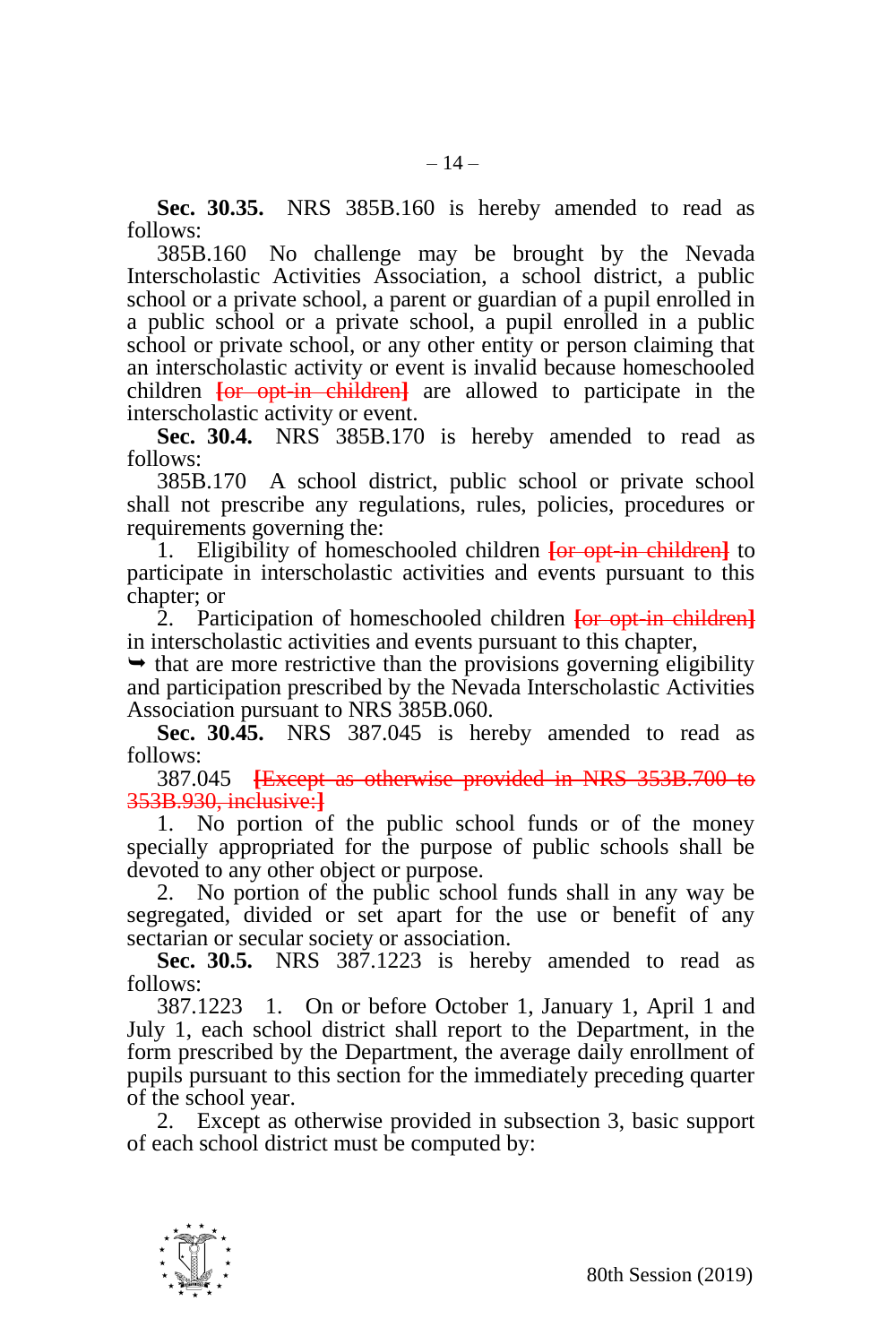(a) Multiplying the basic support guarantee per pupil established for that school district for that school year by the sum of:

(1) The count of pupils enrolled in kindergarten and grades 1 to 12, inclusive, based on the average daily enrollment of those pupils during the quarter, including, without limitation, the count of pupils who reside in the county and are enrolled in any charter school and the count of pupils who are enrolled in a university school for profoundly gifted pupils located in the county.

(2) The count of pupils not included under subparagraph (1) who are enrolled full-time in a program of distance education provided by that school district, a charter school located within that school district or a university school for profoundly gifted pupils, based on the average daily enrollment of those pupils during the quarter.

(3) The count of pupils who reside in the county and are enrolled:

(I) In a public school of the school district and are concurrently enrolled part-time in a program of distance education provided by another school district or a charter school *,* **[**or receiving a portion of his or her instruction from a participating entity, as defined in NRS 353B.750,**]** based on the average daily enrollment of those pupils during the quarter.

(II) In a charter school and are concurrently enrolled parttime in a program of distance education provided by a school district or another charter school *,* **[**or receiving a portion of his or her instruction from a participating entity, as defined in NRS 353B.750,**]** based on the average daily enrollment of those pupils during the quarter.

(4) The count of pupils not included under subparagraph (1), (2) or (3), who are receiving special education pursuant to the provisions of NRS 388.417 to 388.469, inclusive, and 388.5251 to 388.5267, inclusive, based on the average daily enrollment of those pupils during the quarter and excluding the count of pupils who have not attained the age of 5 years and who are receiving special education pursuant to NRS 388.435.

(5) Six-tenths the count of pupils who have not attained the age of 5 years and who are receiving special education pursuant to NRS 388.435, based on the average daily enrollment of those pupils during the quarter.

(6) The count of children detained in facilities for the detention of children, alternative programs and juvenile forestry camps receiving instruction pursuant to the provisions of

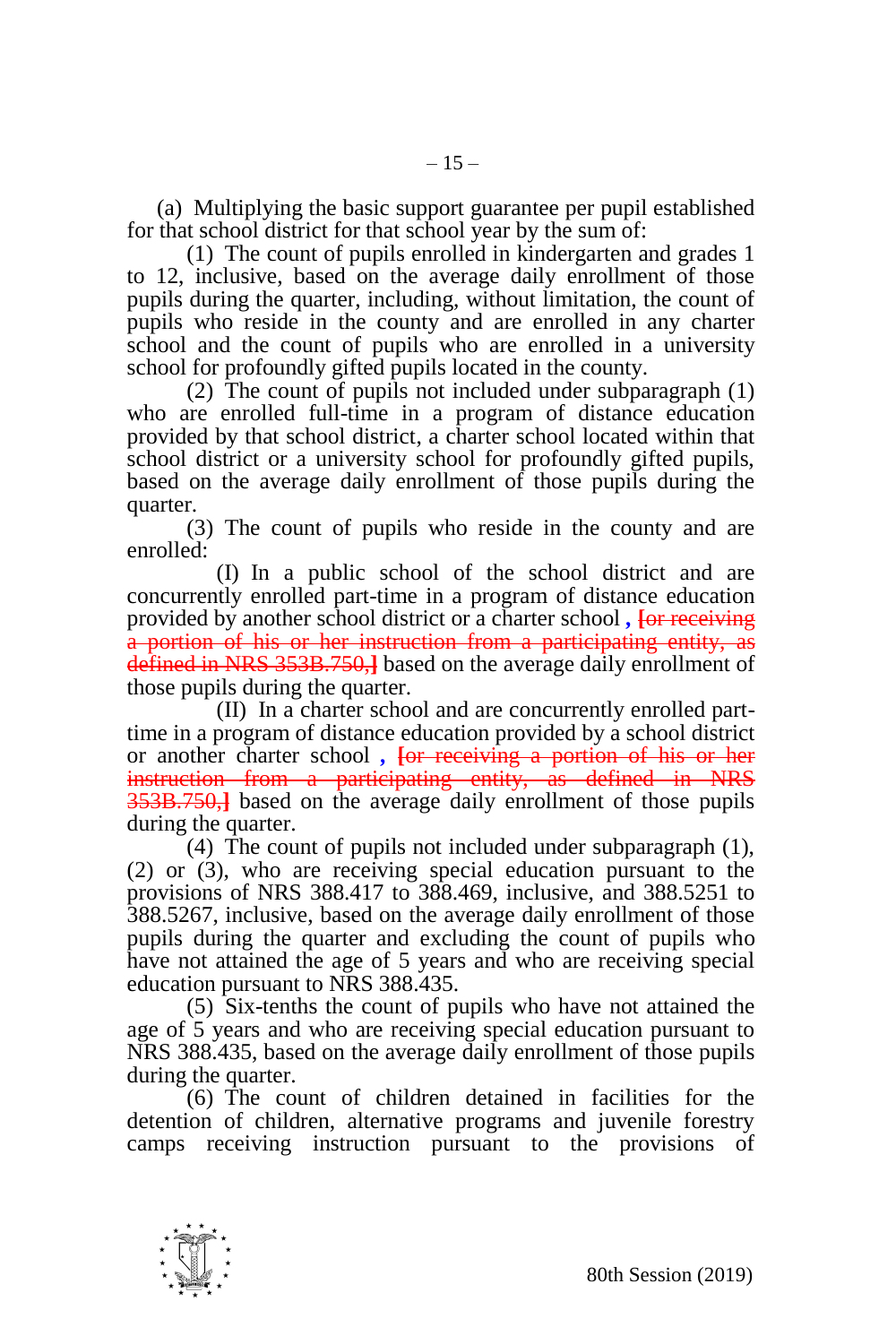NRS 388.550, 388.560 and 388.570, based on the average daily enrollment of those pupils during the quarter.

(7) The count of pupils who are enrolled in classes for at least one semester pursuant to subsection 1 of NRS 388A.471, subsection 1 of NRS 388A.474, subsection 1 of NRS 392.074, or subsection 1 of NRS 388B.280 or any regulations adopted pursuant to NRS 388B.060 that authorize a child who is enrolled at a public school of a school district or a private school or a homeschooled child to participate in a class at an achievement charter school, based on the average daily enrollment of pupils during the quarter and expressed as a percentage of the total time services are provided to those pupils per school day in proportion to the total time services are provided during a school day to pupils who are counted pursuant to subparagraph (1).

(b) Adding the amounts computed in paragraph (a).

3. Except as otherwise provided in subsection 4, if the enrollment of pupils in a school district or a charter school that is located within the school district based on the average daily enrollment of pupils during the quarter of the school year is less than or equal to 95 percent of the enrollment of pupils in the same school district or charter school based on the average daily enrollment of pupils during the same quarter of the immediately preceding school year, the enrollment of pupils during the same quarter of the immediately preceding school year must be used for purposes of making the quarterly apportionments from the State Distributive School Account to that school district or charter school pursuant to NRS 387.124.

4. If the Department determines that a school district or charter school deliberately causes a decline in the enrollment of pupils in the school district or charter school to receive a higher apportionment pursuant to subsection 3, including, without limitation, by eliminating grades or moving into smaller facilities, the enrollment number from the current school year must be used for purposes of apportioning money from the State Distributive School Account to that school district or charter school pursuant to NRS 387.124.

5. The Department shall prescribe a process for reconciling the quarterly reports submitted pursuant to subsection 1 to account for pupils who leave the school district or a public school during the school year.

6. Pupils who are excused from attendance at examinations or have completed their work in accordance with the rules of the board of trustees must be credited with attendance during that period.

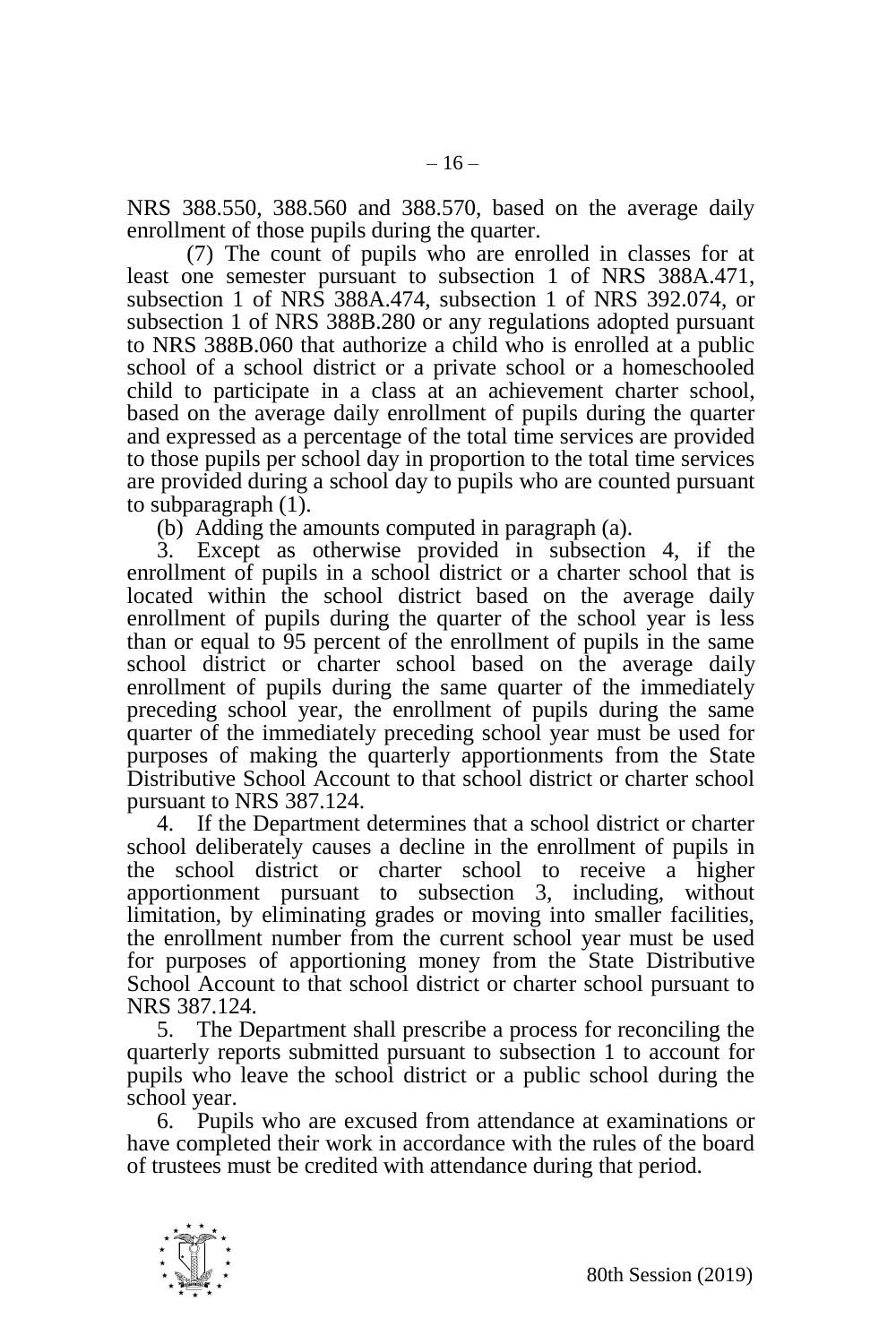7. Pupils who are incarcerated in a facility or institution operated by the Department of Corrections must not be counted for the purpose of computing basic support pursuant to this section. The average daily attendance for such pupils must be reported to the Department of Education.

8. Pupils who are enrolled in courses which are approved by the Department as meeting the requirements for an adult to earn a high school diploma must not be counted for the purpose of computing basic support pursuant to this section.

**Sec. 30.55.** NRS 387.124 is hereby amended to read as follows:

387.124 Except as otherwise provided in this section and NRS 387.1241, 387.1242 and 387.528:

1. On or before August 1, November 1, February 1 and May 1 of each year, the Superintendent of Public Instruction shall apportion the State Distributive School Account in the State General Fund among the several county school districts, charter schools and university schools for profoundly gifted pupils in amounts approximating one-fourth of their respective yearly apportionments less any amount set aside as a reserve. Except as otherwise provided in NRS 387.1244, the apportionment to a school district, computed on a yearly basis, equals the difference between the basic support and the local funds available pursuant to NRS 387.163, minus all the funds attributable to pupils who reside in the county but attend a charter school, all the funds attributable to pupils who reside in the county and are enrolled full-time or part-time in a program of distance education provided by another school district or a charter school **[**,**]** *and* all the funds attributable to pupils who are enrolled in a university school for profoundly gifted pupils located in the county *.* **[**and all the funds deposited in education savings accounts established on behalf of children who reside in the county pursuant to NRS 353B.700 to 353B.930, inclusive.**]** No apportionment may be made to a school district if the amount of the local funds exceeds the amount of basic support.

2. Except as otherwise provided in NRS 387.1244, in addition to the apportionments made pursuant to this section, if a pupil is enrolled part-time in a program of distance education and part-time in a:

(a) Public school other than a charter school, an apportionment must be made to the school district in which the pupil resides. The school district in which the pupil resides shall allocate a percentage of the apportionment to the school district or charter school that

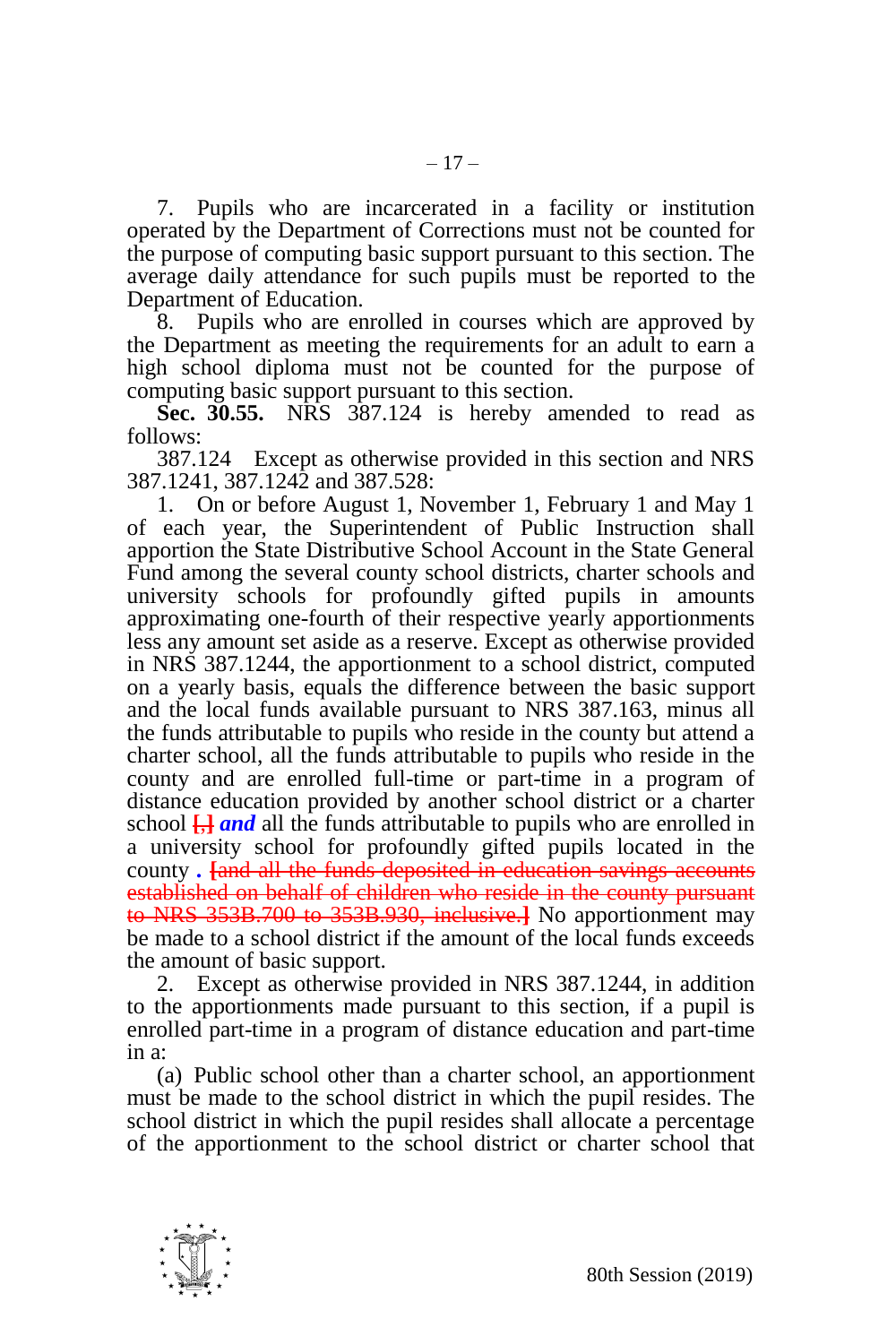provides the program of distance education in the amount set forth in the agreement entered into pursuant to NRS 388.854.

(b) Charter school, an apportionment must be made to the charter school in which the pupil is enrolled. The charter school in which the pupil is enrolled shall allocate a percentage of the apportionment to the school district or charter school that provides the program of distance education in the amount set forth in the agreement entered into pursuant to NRS 388.858.

3. The Superintendent of Public Instruction shall apportion, on or before August 1 of each year, the money designated as the "Nutrition State Match" pursuant to NRS 387.105 to those school districts that participate in the National School Lunch Program, 42 U.S.C. §§ 1751 et seq. The apportionment to a school district must be directly related to the district's reimbursements for the Program as compared with the total amount of reimbursements for all school districts in this State that participate in the Program.

4. If the State Controller finds that such an action is needed to maintain the balance in the State General Fund at a level sufficient to pay the other appropriations from it, the State Controller may pay out the apportionments monthly, each approximately one-twelfth of the yearly apportionment less any amount set aside as a reserve. If such action is needed, the State Controller shall submit a report to the Office of Finance and the Fiscal Analysis Division of the Legislative Counsel Bureau documenting reasons for the action.

**Sec. 30.6.** NRS 388.850 is hereby amended to read as follows:

388.850 1. A pupil may enroll in a program of distance education unless:

(a) Pursuant to this section or other specific statute, the pupil is not eligible for enrollment or the pupil's enrollment is otherwise prohibited;

(b) The pupil fails to satisfy the qualifications and conditions for enrollment adopted by the State Board pursuant to NRS 388.874; or

(c) The pupil fails to satisfy the requirements of the program of distance education.

2. A child who is exempt from compulsory attendance and is enrolled in a private school pursuant to chapter 394 of NRS or is being homeschooled is not eligible to enroll in or otherwise attend a program of distance education, regardless of whether the child is otherwise eligible for enrollment pursuant to subsection 1.

3. **[**An opt-in child who is exempt from compulsory attendance is not eligible to enroll in or otherwise attend a program of distance education, regardless of whether the child is otherwise eligible for enrollment pursuant to subsection 1, unless the opt-in child receives

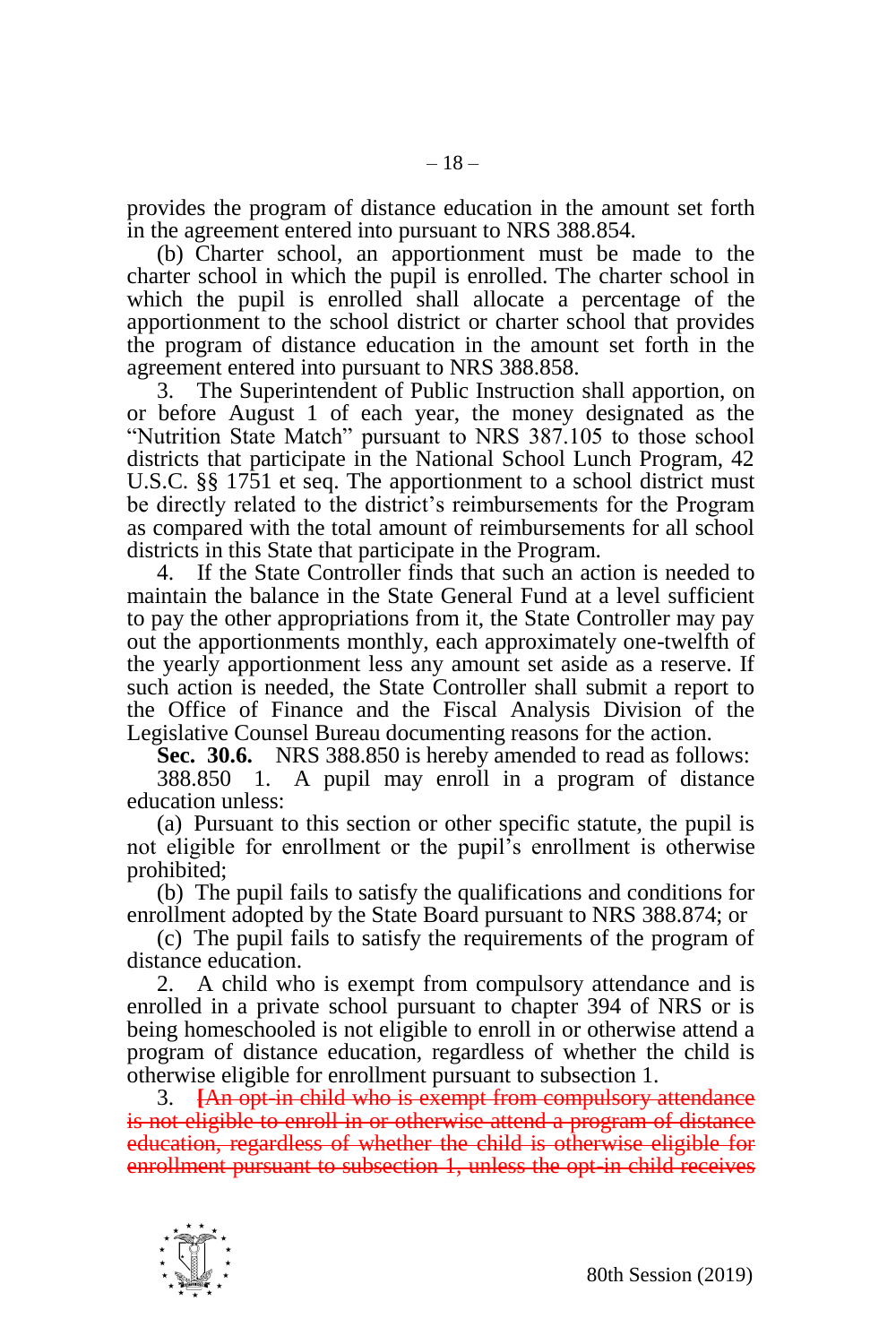only a portion of his or her instruction from a participating entity as authorized pursuant to NRS 353B.850.

4.**]** If a pupil who is prohibited from attending public school pursuant to NRS 392.264 enrolls in a program of distance education, the enrollment and attendance of that pupil must comply with all requirements of NRS 62F.100 to 62F.150, inclusive, and 392.251 to 392.271, inclusive.

**Sec. 30.65.** NRS 388A.471 is hereby amended to read as follows:

388A.471 1. Except as otherwise provided in subsection 2, upon the request of a parent or legal guardian of a child who is enrolled in a public school of a school district or a private school, or a parent or legal guardian of a homeschooled child *,* **[**or opt-in child,**]** the governing body of the charter school shall authorize the child to participate in a class that is not otherwise available to the child at his or her school or homeschool **[**or from his or her participating entity, as defined in NRS 353B.750,**]** or participate in an extracurricular activity at the charter school if:

(a) Space for the child in the class or extracurricular activity is available;

(b) The parent or legal guardian demonstrates to the satisfaction of the governing body that the child is qualified to participate in the class or extracurricular activity; and

(c) The child is  $\frac{1}{2}$ 

(1) A**]** *a* homeschooled child and a notice of intent of a homeschooled child to participate in programs and activities is filed for the child with the school district in which the child resides for the current school year pursuant to NRS 388D.070 *.* **[**; or

(2) An opt-in child and a notice of intent of an opt-in child to participate in programs and activities is filed for the child with the school district in which the child resides for the current school year pursuant to NRS 388D.140.**]**

2. If the governing body of a charter school authorizes a child to participate in a class or extracurricular activity pursuant to subsection 1, the governing body is not required to provide transportation for the child to attend the class or activity. A charter school shall not authorize such a child to participate in a class or activity through a program of distance education provided by the charter school pursuant to NRS 388.820 to 388.874, inclusive.

3. The governing body of a charter school may revoke its approval for a child to participate in a class or extracurricular activity at a charter school pursuant to subsection 1 if the governing body determines that the child has failed to comply with applicable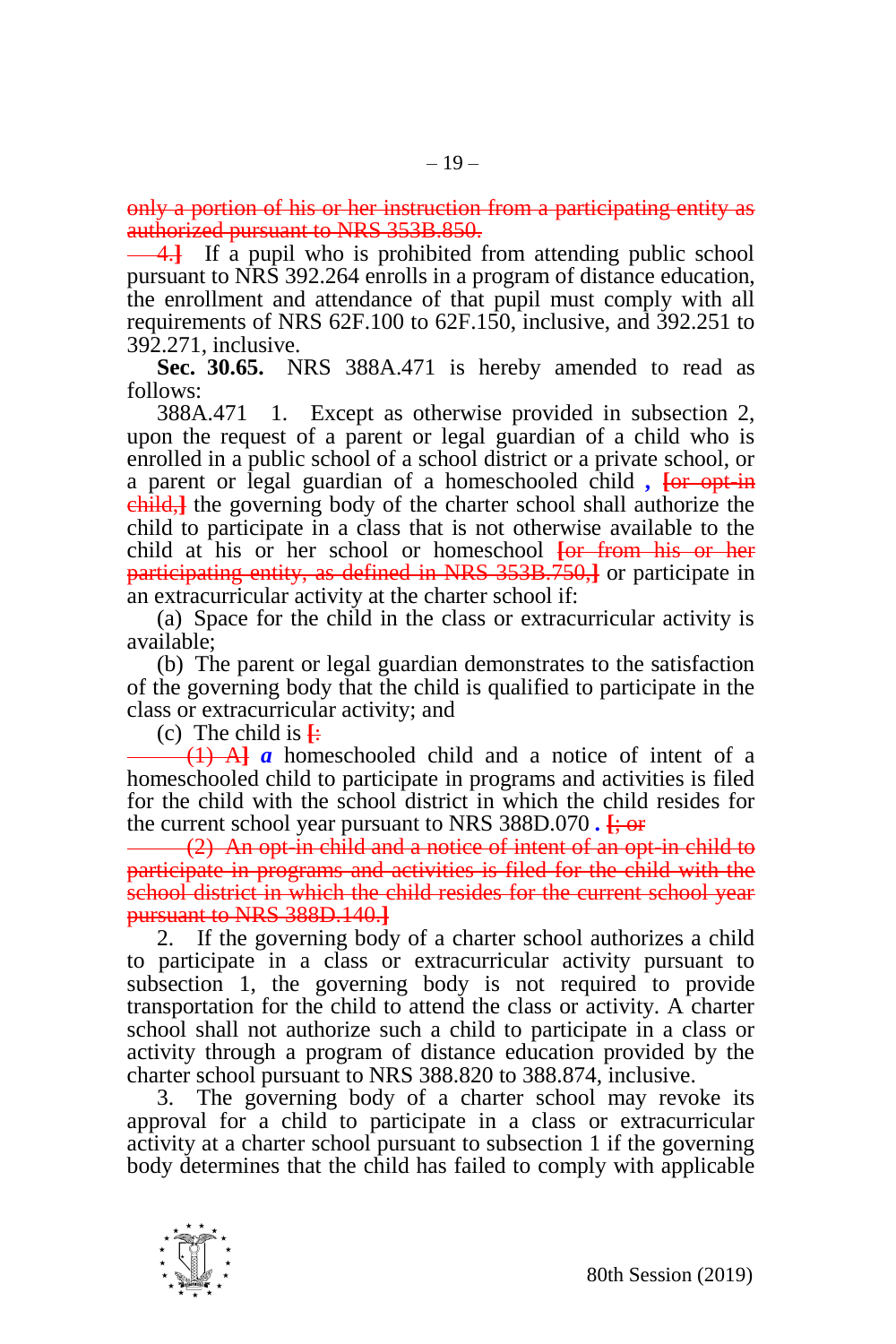statutes, or applicable rules and regulations. If the governing body so revokes its approval, neither the governing body nor the charter school is liable for any damages relating to the denial of services to the child.

4. The governing body of a charter school may, before authorizing a homeschooled child **[**or opt-in child**]** to participate in a class or extracurricular activity pursuant to subsection 1, require proof of the identity of the child, including, without limitation, the birth certificate of the child or other documentation sufficient to establish the identity of the child.

**Sec. 30.7.** NRS 388B.290 is hereby amended to read as follows:

388B.290 1. During the sixth year that a school operates as an achievement charter school, the Department shall evaluate the pupil achievement and school performance of the school. The Executive Director shall provide the Department with such information and assistance as the Department determines necessary to perform such an evaluation. If, as a result of such an evaluation, the Department determines:

(a) That the achievement charter school has made adequate improvement in pupil achievement and school performance, the governing body of the achievement charter school must decide whether to:

(1) Convert to a public school under the governance of the board of trustees of the school district in which the school is located;

(2) Seek to continue as a charter school subject to the provisions of chapter 388A of NRS by applying to the board of trustees of the school district in which the school is located, the State Public Charter School Authority or a college or university within the Nevada System of Higher Education to sponsor the charter school pursuant to NRS 388A.220; or

(3) Remain an achievement charter school for at least 6 more years.

(b) That the achievement charter school has not made adequate improvement in pupil achievement and school performance, the Department shall direct the Executive Director to notify the parent or legal guardian of each pupil enrolled in the achievement charter school that the achievement charter school has not made adequate improvement in pupil achievement and school performance. Such notice must include, without limitation, information regarding:

(1) Public schools which the pupil may be eligible to attend, including, without limitation, charter schools, programs of distance education offered pursuant to NRS 388.820 to 388.874, inclusive,

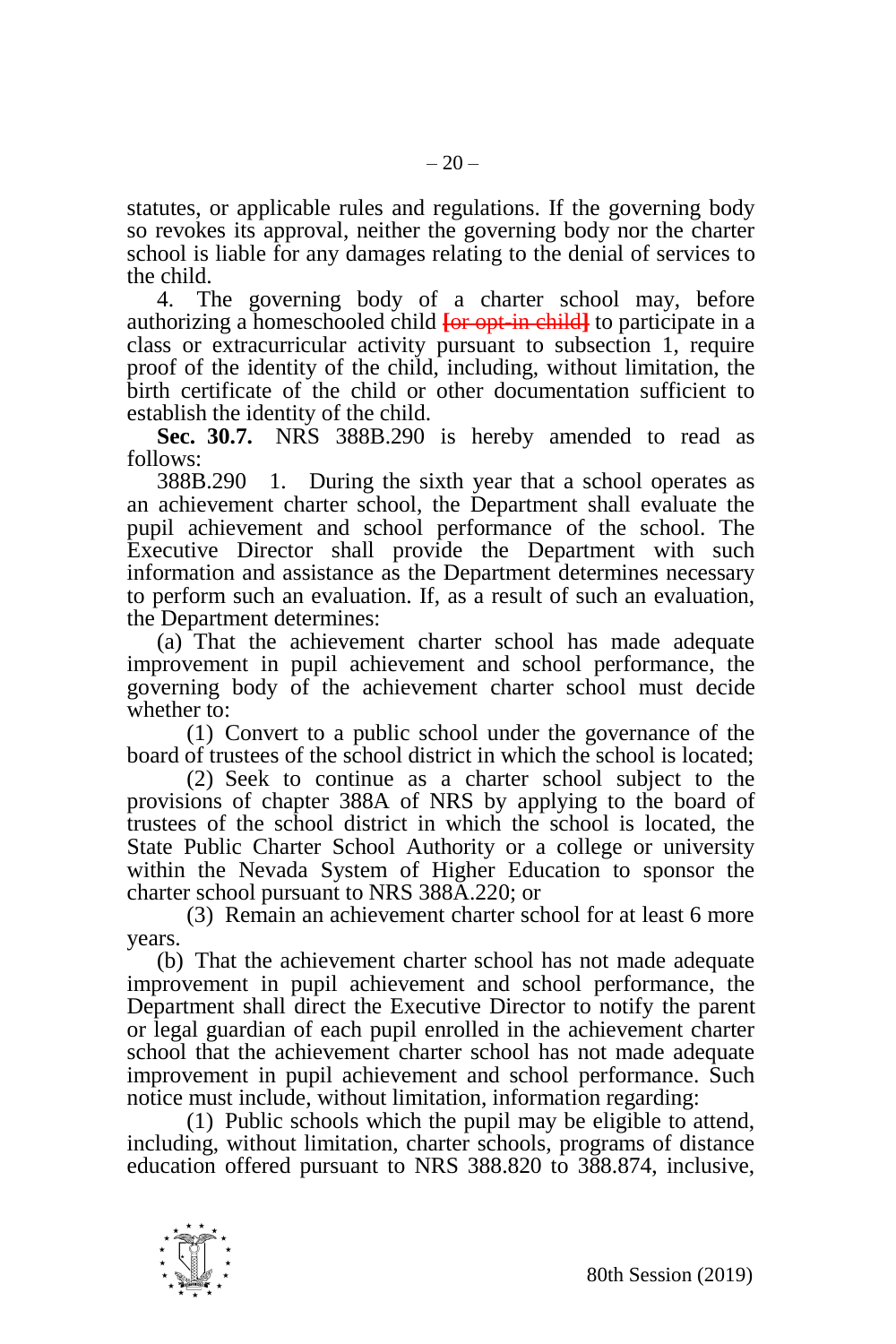and alternative programs for the education of pupils at risk of dropping out of school pursuant to NRS 388.537;

(2) **[**The opportunity for the parent to establish an education savings account pursuant to NRS 353B.850 and enroll the pupil in a private school, have the pupil become an opt-in child or provide for the education of the pupil in any other manner authorized by NRS 353B.900;

(3)**]** Any other alternatives for the education of the pupil that are available in this State; and

**[**(4)**]** *(3)* The actions that may be considered by the Department with respect to the achievement charter school and the manner in which the parent may provide input.

2. Upon deciding that the achievement charter school has not made adequate improvement in pupil achievement and school performance pursuant to paragraph (b) of subsection 1, the Department must decide whether to:

(a) Convert the achievement charter school to a public school under the governance of the board of trustees of the school district in which the school is located; or

(b) Continue to operate the school as an achievement charter school for at least 6 more years.

3. If the Department decides to continue to operate a school as an achievement charter school pursuant to subsection 2, the Executive Director must:

(a) Terminate the contract with the charter management organization, educational management organization or other person that operated the achievement charter school;

(b) Enter into a contract with a different charter management organization, educational management organization or other person to operate the achievement charter school after complying with the provisions of NRS 388B.210;

(c) Require the charter management organization, educational management organization or other person with whom the Executive Director enters into a contract to operate the achievement charter school to appoint a new governing body of the achievement charter school in the manner provided pursuant to NRS 388B.220, and must not reappoint more than 40 percent of the members of the previous governing body; and

(d) Evaluate the pupil achievement and school performance of such a school at least each 3 years of operation thereafter.

4. If an achievement charter school is converted to a public school under the governance of the board of trustees of a school district pursuant to paragraph (a) of subsection 1, the board of

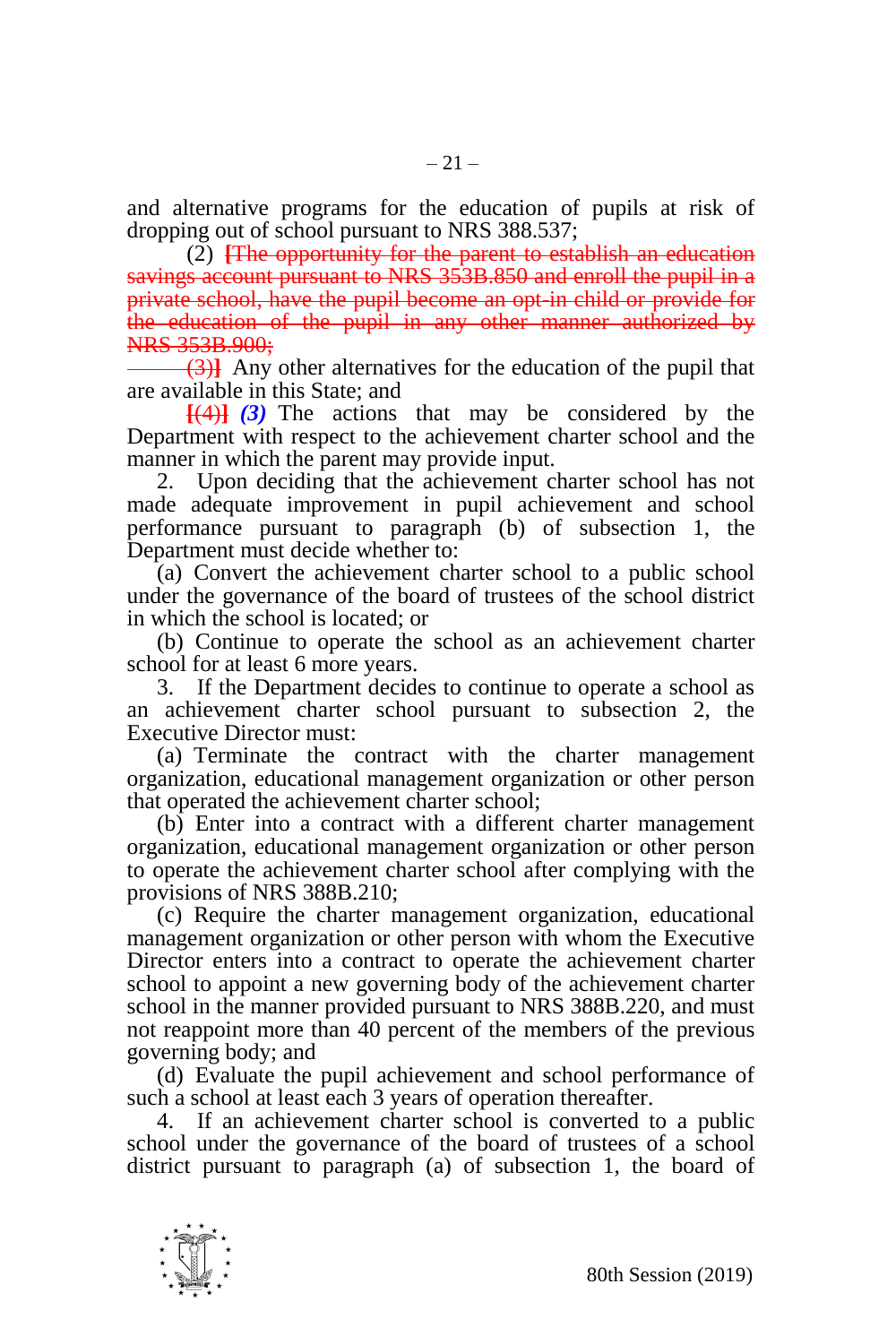trustees must employ any teacher, administrator or paraprofessional who wishes to continue employment at the school and meets the requirements of chapter 391 of NRS to teach at the school. Any administrator or teacher employed at such a school who was employed by the board of trustees as a postprobationary employee before the school was converted to an achievement charter school and who wishes to continue employment at the school after it is converted back into a public school must be employed as a postprobationary employee.

5. If an achievement charter school becomes a charter school sponsored by the school district in which the charter school is located, the State Public Charter School Authority or a college or university within the Nevada System of Higher Education pursuant to paragraph (a) of subsection 1, the school is subject to the provisions of chapter 388A of NRS and the continued operation of the charter school in the building in which the school has been operating is subject to the provisions of NRS 388A.378.

6. As used in this section, "postprobationary employee" has the meaning ascribed to it in NRS 391.650.

**Sec. 30.75.** NRS 388D.270 is hereby amended to read as follows:

388D.270 1. A scholarship organization must:

(a) Be exempt from taxation pursuant to section  $501(c)(3)$  of the Internal Revenue Code, 26 U.S.C. § 501(c)(3).

(b) Not own or operate any school in this State, including, without limitation, a private school, which receives any grant money pursuant to the Nevada Educational Choice Scholarship Program.

(c) Accept donations from taxpayers and other persons and may also solicit and accept gifts and grants.

(d) Not expend more than 5 percent of the total amount of money accepted pursuant to paragraph (c) to pay its administrative expenses.

(e) Provide grants on behalf of pupils who are members of a household that has a household income which is not more than 300 percent of the federally designated level signifying poverty to allow those pupils to attend schools in this State chosen by the parents or legal guardians of those pupils, including, without limitation, private schools. The total amount of a grant provided by the scholarship organization on behalf of a pupil pursuant to this paragraph must not exceed \$7,755 for Fiscal Year 2015-2016.

(f) Not limit to a single school the schools for which it provides grants.

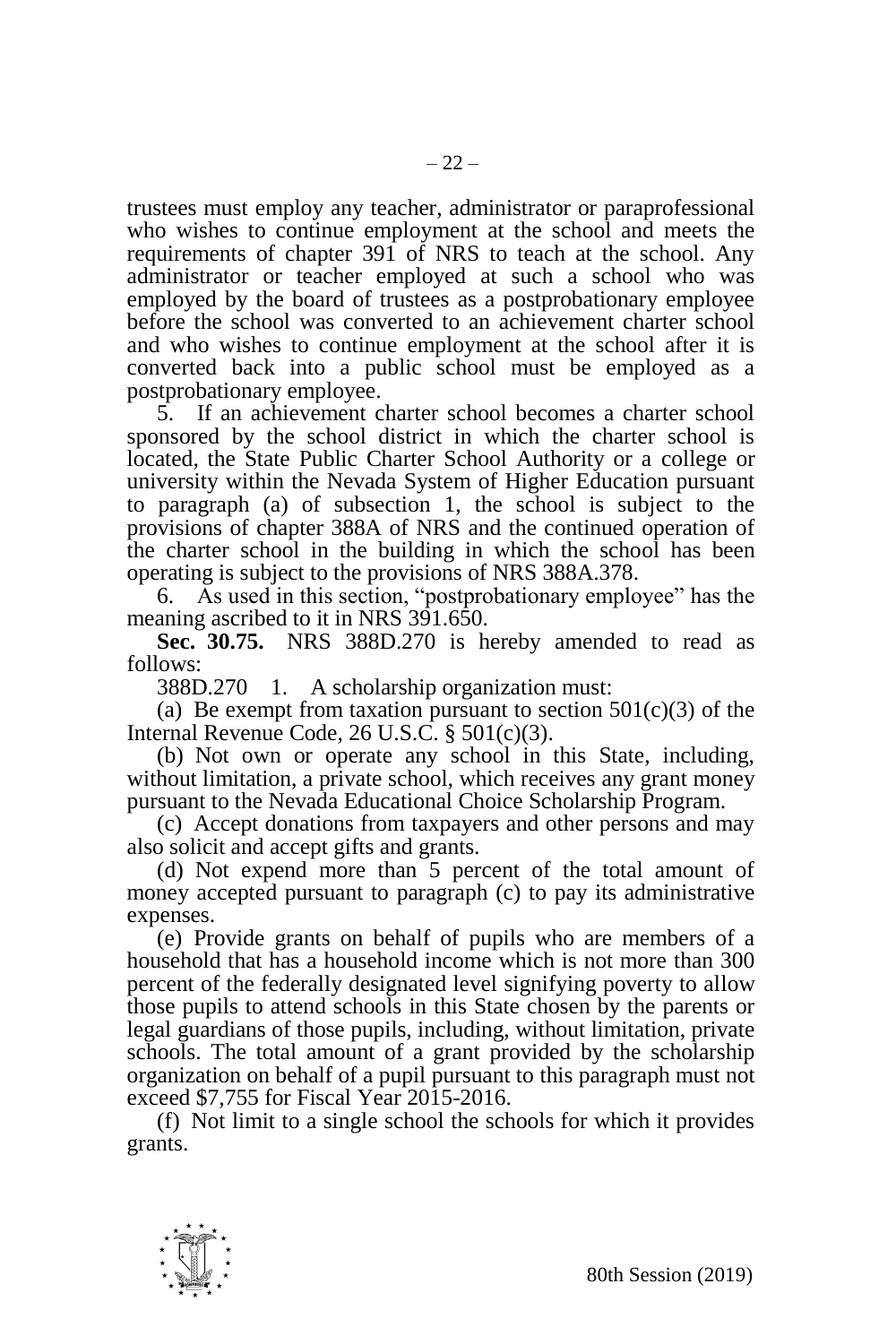(g) Except as otherwise provided in paragraph (e), not limit to specific pupils the grants provided pursuant to that paragraph.

2. The maximum amount of a grant provided by the scholarship organization pursuant to paragraph (e) of subsection 1 must be adjusted on July 1 of each year for the fiscal year beginning that day and ending June 30 in a rounded dollar amount corresponding to the percentage of increase in the Consumer Price Index (All Items) published by the United States Department of Labor for the preceding calendar year. On May 1 of each year, the Department of Education shall determine the amount of increase required by this subsection, establish the adjusted amounts to take effect on July 1 of that year and notify each scholarship organization of the adjusted amounts. The Department of Education shall also post the adjusted amounts on its Internet website.

3. A grant provided on behalf of a pupil pursuant to subsection 1 must be paid directly to the school chosen by the parent or legal guardian of the pupil.

4. A scholarship organization shall provide each taxpayer and other person who makes a donation, gift or grant of money to the scholarship organization pursuant to paragraph (c) of subsection 1 with an affidavit, signed under penalty of perjury, which includes, without limitation:

(a) A statement that the scholarship organization satisfies the requirements set forth in subsection 1; and

(b) The total amount of the donation, gift or grant made to the scholarship organization.

5. Each school in which a pupil is enrolled for whom a grant is provided by a scholarship organization shall maintain a record of the academic progress of the pupil. The record must be maintained in such a manner that the information may be aggregated and reported for all such pupils if reporting is required by the regulations of the Department of Education.

6. *A scholarship organization shall not use a donation for which a taxpayer received a tax credit pursuant to NRS 363A.139 or 363B.119 to provide a grant pursuant to this section on behalf of a pupil unless the scholarship organization used a donation for which the taxpayer received a tax credit pursuant to NRS 363A.139 or 363B.119 to provide a grant pursuant to this section on behalf of the pupil for the immediately preceding school year or reasonably expects to be able to provide a grant pursuant to this section on behalf of the pupil in at least the same amount for each school year until the pupil graduates from high school. A scholarship organization that violates this subsection shall repay* 

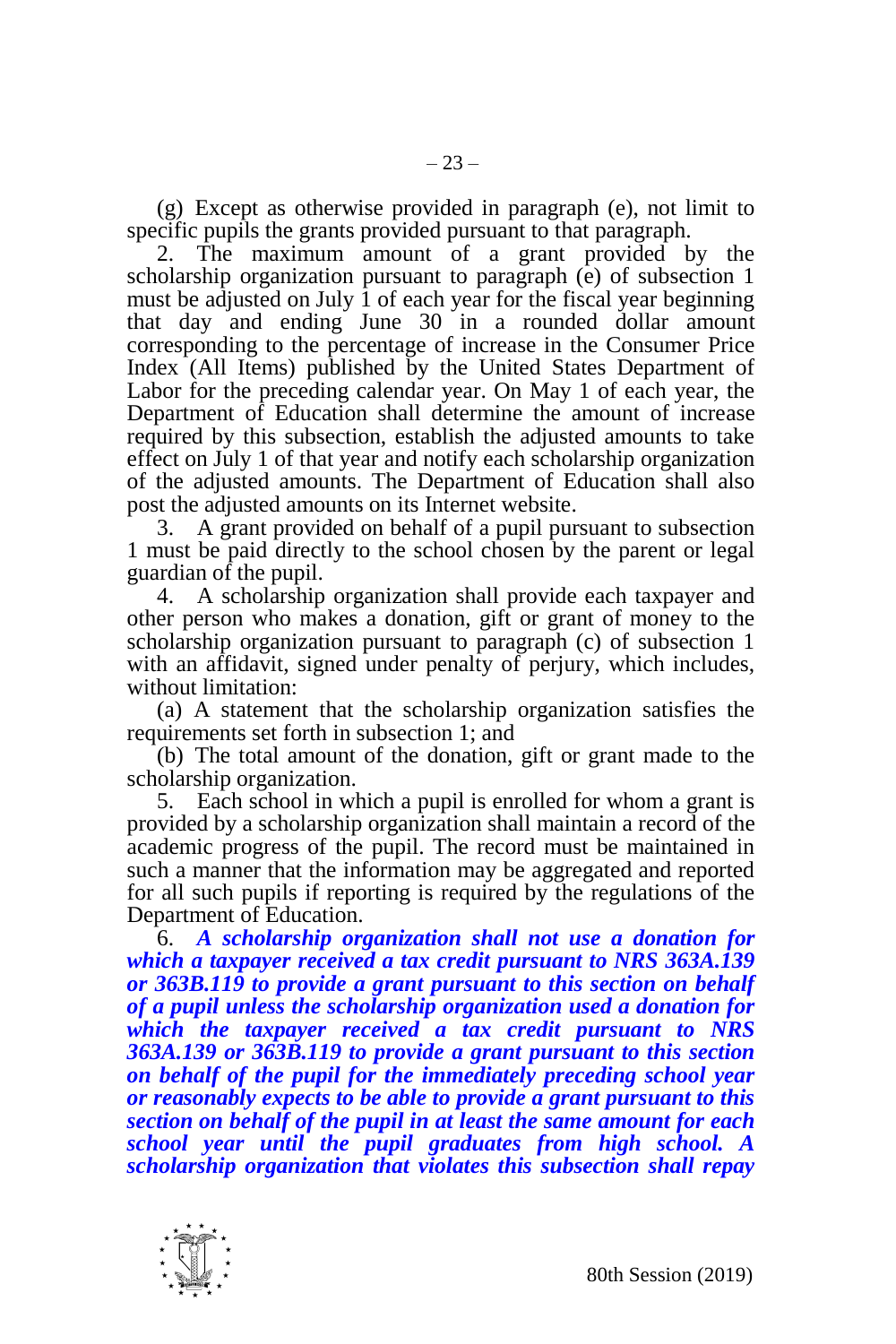# *to the Department of Taxation the amount of the tax credit received by the taxpayer pursuant to NRS 363A.139 or 363B.119, as applicable.*

*7.* The Department of Education:

(a) Shall adopt regulations prescribing the contents of and procedures for applications for grants provided pursuant to subsection 1.

(b) May adopt such other regulations as the Department determines necessary to carry out the provisions of this section.

**[**7.**]** *8.* As used in this section, "private school" has the meaning ascribed to it in NRS 394.103.

**Sec. 30.8.** NRS 392.033 is hereby amended to read as follows:

392.033 1. The State Board shall adopt regulations which prescribe the courses of study required for promotion to high school, including, without limitation, English language arts, mathematics, science and social studies. The regulations may include the credits to be earned in each course.

2. Except as otherwise provided in subsection 4, the board of trustees of a school district shall not promote a pupil to high school if the pupil does not complete the course of study or credits required for promotion. The board of trustees of the school district in which the pupil is enrolled may provide programs of remedial study to complete the courses of study required for promotion to high school.

3. The board of trustees of each school district shall adopt a procedure for evaluating the course of study or credits completed by a pupil who transfers to a junior high or middle school from a junior high or middle school in this State or from a school outside of this **State** 

4. The board of trustees of each school district shall adopt a policy that allows a pupil who has not completed the courses of study or credits required for promotion to high school to be placed on academic probation and to enroll in high school. A pupil who is on academic probation pursuant to this subsection shall complete appropriate remediation in the subject areas that the pupil failed to pass. The policy must include the criteria for eligibility of a pupil to be placed on academic probation. A parent or guardian may elect not to place his or her child on academic probation but to remain in grade 8.

5. A homeschooled child **[**or opt-in child**]** who enrolls in a public high school shall, upon initial enrollment:

(a) Provide documentation sufficient to prove that the child has successfully completed the courses of study required for promotion to high school through an accredited program of homeschool study

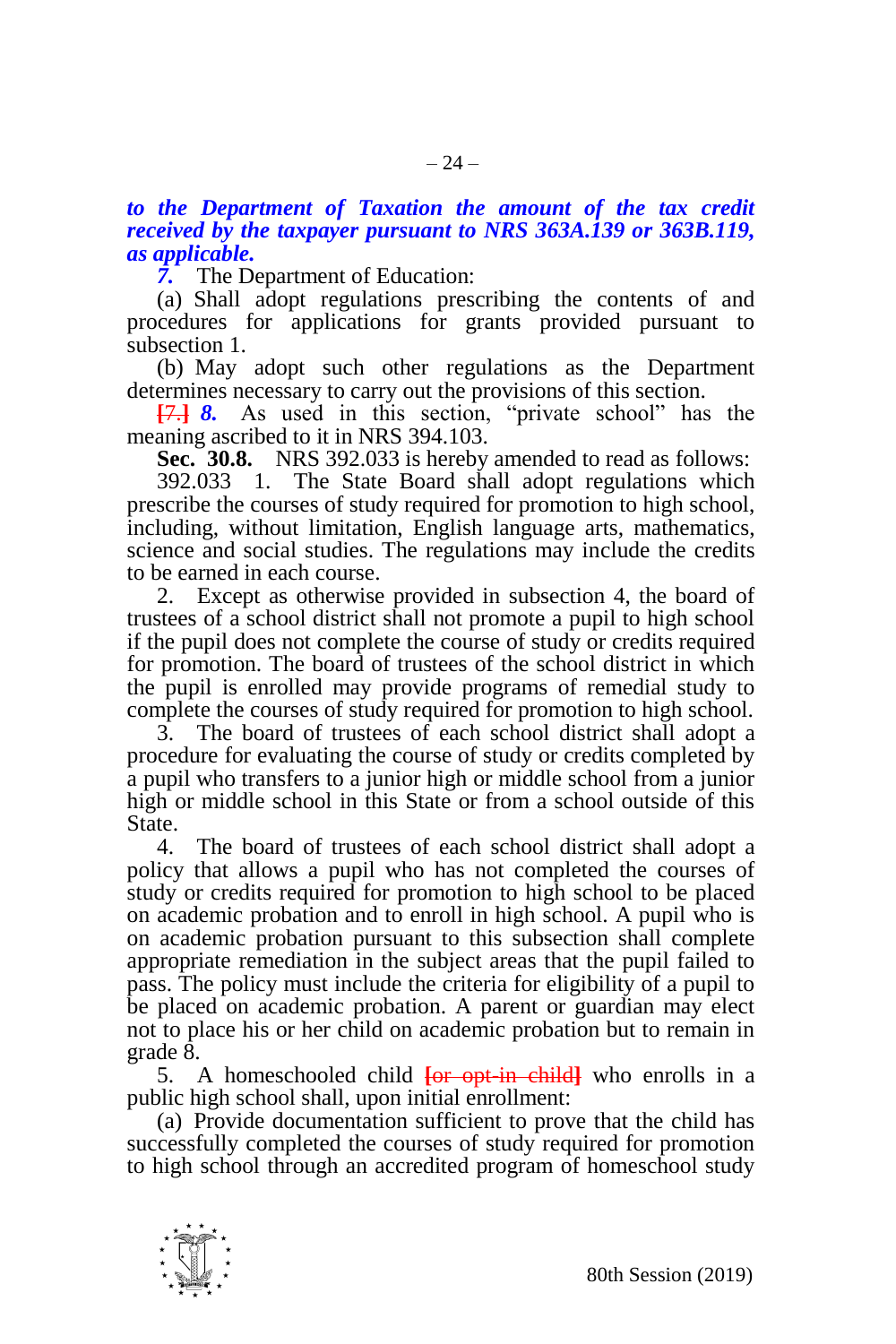recognized by the board of trustees of the school district *.* **[**or from a participating entity, as applicable;**]**

(b) Demonstrate proficiency in the courses of study required for promotion to high school through an examination prescribed by the board of trustees of the school district; or

(c) Provide other proof satisfactory to the board of trustees of the school district demonstrating competency in the courses of study required for promotion to high school.

**[**6. As used in this section, "participating entity" has the meaning ascribed to it in NRS 353B.750.**]**

**Sec. 30.85.** NRS 392.070 is hereby amended to read as follows:

392.070 Attendance of a child required by the provisions of NRS 392.040 must be excused when:

1. The child is enrolled in a private school pursuant to chapter 394 of NRS; *or*

2. A parent of the child chooses to provide education to the child and files a notice of intent to homeschool the child with the superintendent of schools of the school district in which the child resides in accordance with NRS 388D.020.  $\frac{1}{2}$  or

3. The child is an opt-in child and notice of such has been provided to the school district in which the child resides or the charter school in which the child was previously enrolled, as applicable, in accordance with NRS 388D.110.**]**

**Sec. 30.9.** NRS 392.072 is hereby amended to read as follows:

392.072 1. The board of trustees of each school district shall provide programs of special education and related services for homeschooled children. The programs of special education and related services required by this section must be made available:

(a) Only if a child would otherwise be eligible for participation in programs of special education and related services pursuant to NRS 388.417 to 388.469, inclusive, or NRS 388.5251 to 388.5267, inclusive;

(b) In the same manner that the board of trustees provides, as required by 20 U.S.C. § 1412, for the participation of pupils with disabilities who are enrolled in private schools within the school district voluntarily by their parents or legal guardians; and

(c) In accordance with the same requirements set forth in 20 U.S.C. § 1412 which relate to the participation of pupils with disabilities who are enrolled in private schools within the school district voluntarily by their parents or legal guardians.

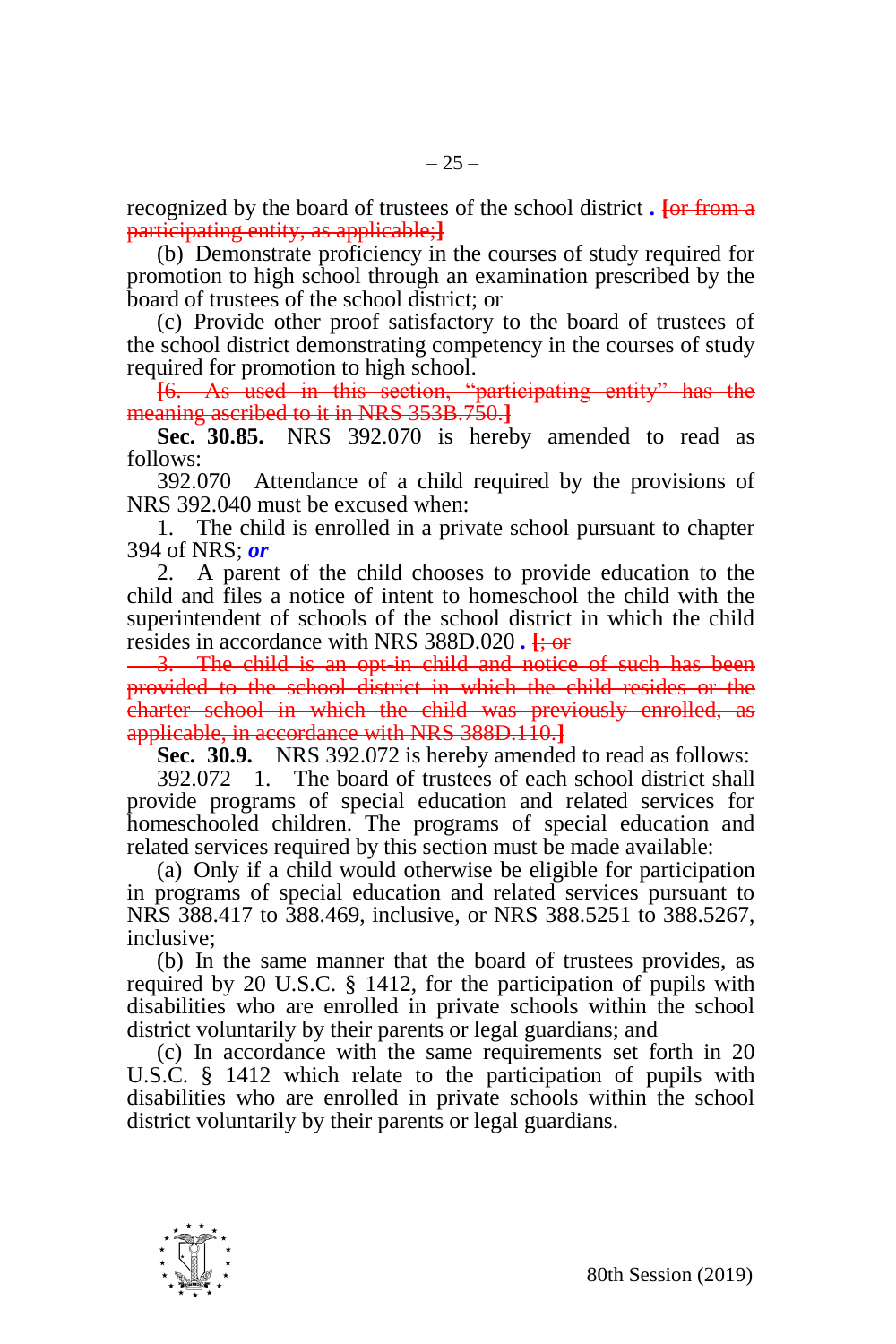3. The board of trustees of a school district may, before providing programs of special education and related services to a homeschooled child  $\overline{\text{for opt-in child}}$  pursuant to subsection 1, require proof of the identity of the child, including, without limitation, the birth certificate of the child or other documentation sufficient to establish the identity of the child.

4. The Department shall adopt such regulations as are necessary for the boards of trustees of school districts to provide the programs of special education and related services required by subsection 1.

5. As used in this section, "related services" has the meaning ascribed to it in 20 U.S.C. § 1401.

**Sec. 30.93.** NRS 392.074 is hereby amended to read as follows:

392.074 1. Except as otherwise provided in subsection 1 of NRS 392.072 for programs of special education and related services, upon the request of a parent or legal guardian of a child who is enrolled in a private school or a parent or legal guardian of a homeschooled child, **For opt-in-child**, the board of trustees of the school district in which the child resides shall authorize the child to participate in any classes and extracurricular activities, excluding sports, at a public school within the school district if:

(a) Space for the child in the class or extracurricular activity is available;

(b) The parent or legal guardian demonstrates to the satisfaction of the board of trustees that the child is qualified to participate in the class or extracurricular activity; and

(c) If the child is  $\frac{1}{2}$ 

(1) A**]** *a* homeschooled child, a notice of intent of a homeschooled child to participate in programs and activities is filed for the child with the school district for the current school year pursuant to NRS 388D.070 *.* **[**; or

(2) An opt-in child, a notice of intent of an opt-in child to participate in programs and activities is filed for the child with the school district for the current school year pursuant to NRS 388D.140.**]**

 $\rightarrow$  If the board of trustees of a school district authorizes a child to participate in a class or extracurricular activity, excluding sports, pursuant to this subsection, the board of trustees is not required to provide transportation for the child to attend the class or activity. A

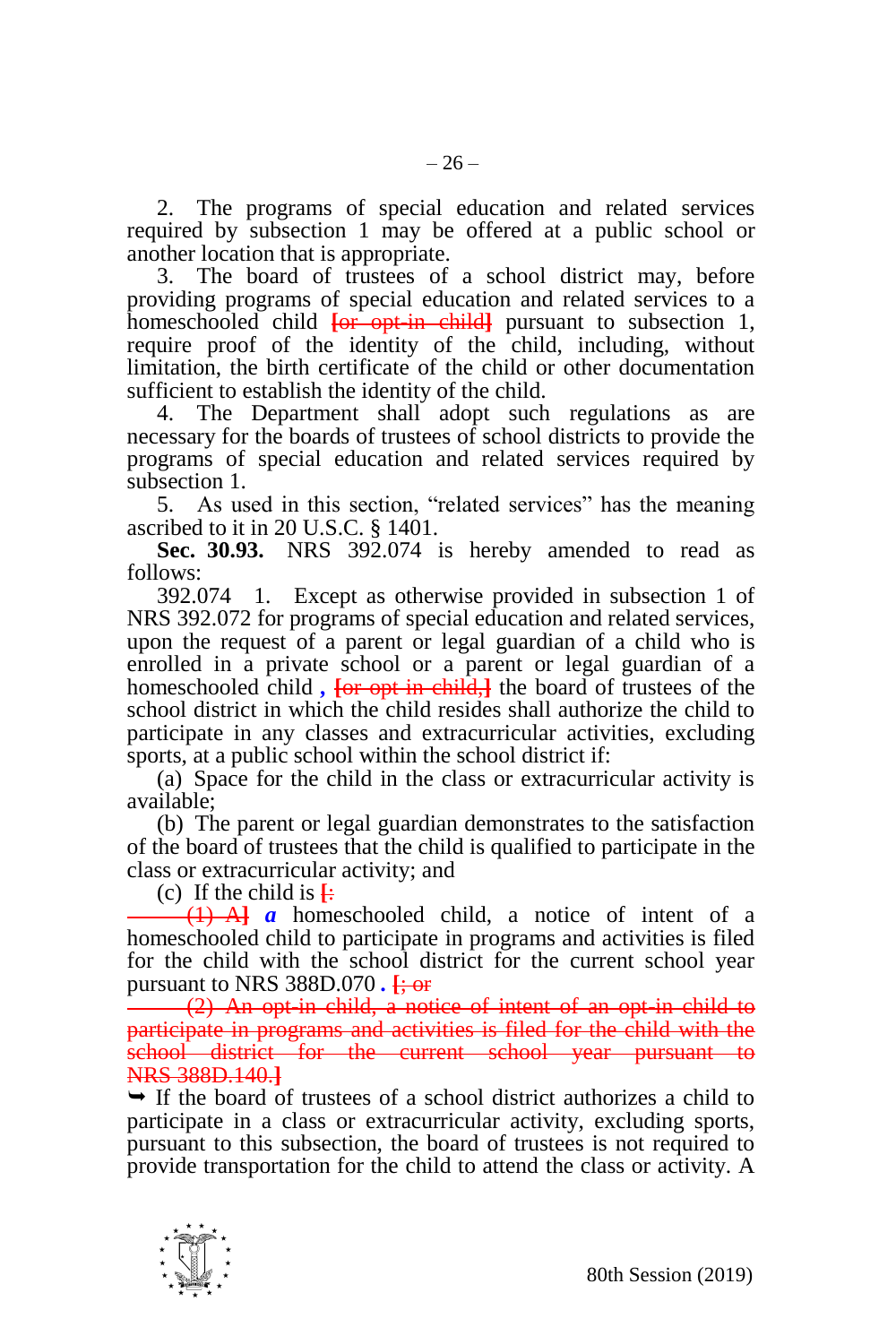homeschooled child **[**or opt-in child**]** must be allowed to participate in interscholastic activities and events governed by the Nevada Interscholastic Activities Association pursuant to chapter 385B of NRS and interscholastic activities and events, including sports, pursuant to subsection 3.

2. The board of trustees of a school district may revoke its approval for a pupil to participate in a class or extracurricular activity at a public school pursuant to subsection 1 if the board of trustees or the public school determines that the pupil has failed to comply with applicable statutes, or applicable rules and regulations of the board of trustees. If the board of trustees revokes its approval, neither the board of trustees nor the public school is liable for any damages relating to the denial of services to the pupil.

3. In addition to those interscholastic activities and events governed by the Nevada Interscholastic Activities Association pursuant to chapter 385B of NRS, a homeschooled child **[**or opt-in child**]** must be allowed to participate in interscholastic activities and events, including sports, if a notice of intent of a homeschooled child **[**or opt-in child**]** to participate in programs and activities is filed for the child with the school district for the current school year pursuant to NRS 388D.070 *.* **[**or 388D.140, as applicable.**]** A homeschooled child **[**or opt-in child**]** who participates in interscholastic activities and events at a public school pursuant to this subsection must participate within the school district of the child's residence through the public school which the child is otherwise zoned to attend. Any rules or regulations that apply to pupils enrolled in public schools who participate in interscholastic activities and events, including sports, apply in the same manner to homeschooled children **[**and opt-in children**]** who participate in interscholastic activities and events, including, without limitation, provisions governing:

- (a) Eligibility and qualifications for participation;
- (b) Fees for participation;
- (c) Insurance;
- (d) Transportation;
- (e) Requirements of physical examination;
- (f) Responsibilities of participants;
- (g) Schedules of events;
- (h) Safety and welfare of participants;
- (i) Eligibility for awards, trophies and medals;
- (j) Conduct of behavior and performance of participants; and
- (k) Disciplinary procedures.

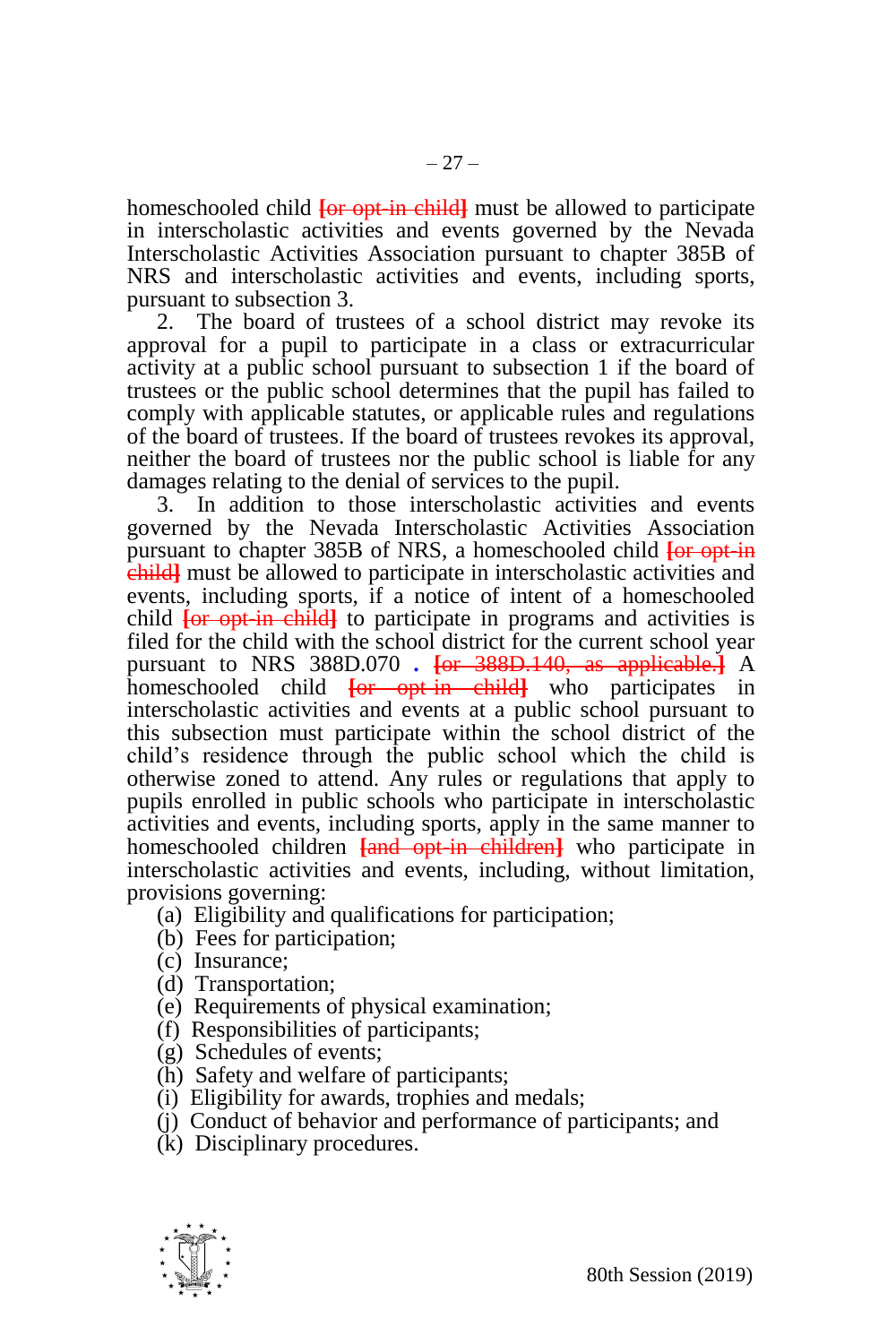4. If a homeschooled child **[**or opt-in child**]** participates in interscholastic activities and events pursuant to subsection 3:

(a) No challenge may be brought by the Association, a school district, a public school or a private school, a parent or guardian of a pupil enrolled in a public school or a private school, a pupil enrolled in a public school or a private school, or any other entity or person claiming that an interscholastic activity or event is invalid because the homeschooled child **[**or opt-in child**]** is allowed to participate.

(b) Neither the school district nor a public school may prescribe any regulations, rules, policies, procedures or requirements governing the eligibility or participation of the homeschooled child **[**or opt-in child**]** that are more restrictive than the provisions governing the eligibility and participation of pupils enrolled in public schools.

5. The board of trustees of a school district:

(a) May, before authorizing a homeschooled child **[**or opt-in child**]** to participate in a class or extracurricular activity, excluding sports, pursuant to subsection 1, require proof of the identity of the child, including, without limitation, the birth certificate of the child or other documentation sufficient to establish the identity of the child.

(b) Shall, before allowing a homeschooled child **[**or opt-in child**]** to participate in interscholastic activities and events governed by the Nevada Interscholastic Activities Association pursuant to chapter 385B of NRS and interscholastic activities and events pursuant to subsection 3, require proof of the identity of the child, including, without limitation, the birth certificate of the child or other documentation sufficient to establish the identity of the child.

**Sec. 30.95.** NRS 392.466 is hereby amended to read as follows:

392.466 1. Except as otherwise provided in this section, any pupil who commits a battery which results in the bodily injury of an employee of the school or who sells or distributes any controlled substance while on the premises of any public school, at an activity sponsored by a public school or on any school bus must, for the first occurrence, be suspended or expelled from that school, although the pupil may be placed in another kind of school, for at least a period equal to one semester for that school. For a second occurrence, the pupil must be permanently expelled from that school and:

(a) Enroll in a private school pursuant to chapter 394 of NRS  $\frac{1}{2}$ , become an opt-in child**]** or be homeschooled; or

(b) Enroll in a program of independent study provided pursuant to NRS 389.155 for pupils who have been suspended or expelled

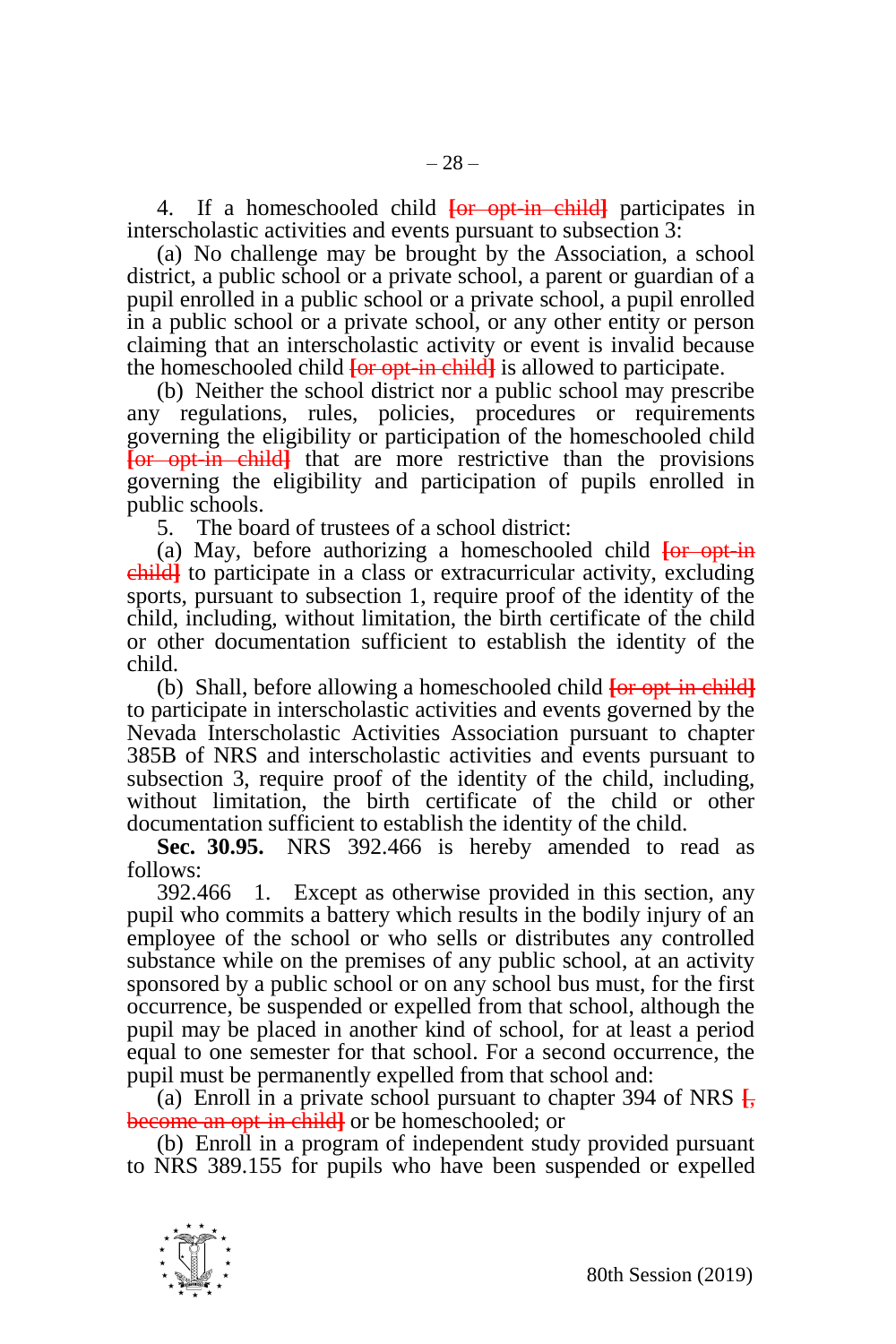from public school or a program of distance education provided pursuant to NRS 388.820 to 388.874, inclusive, if the pupil qualifies for enrollment and is accepted for enrollment in accordance with the requirements of the applicable program.

2. Except as otherwise provided in this section, any pupil who is found in possession of a firearm or a dangerous weapon while on the premises of any public school, at an activity sponsored by a public school or on any school bus must, for the first occurrence, be expelled from the school for a period of not less than 1 year, although the pupil may be placed in another kind of school for a period not to exceed the period of the expulsion. For a second occurrence, the pupil must be permanently expelled from the school and:

(a) Enroll in a private school pursuant to chapter 394 of NRS **[**, become an opt-in child**]** or be homeschooled; or

(b) Enroll in a program of independent study provided pursuant to NRS 389.155 for pupils who have been suspended or expelled from public school or a program of distance education provided pursuant to NRS 388.820 to 388.874, inclusive, if the pupil qualifies for enrollment and is accepted for enrollment in accordance with the requirements of the applicable program.

3. Except as otherwise provided in this section, if a pupil is deemed a habitual disciplinary problem pursuant to NRS 392.4655, the pupil may be:

(a) Suspended from the school for a period not to exceed one school semester as determined by the seriousness of the acts which were the basis for the discipline; or

(b) Expelled from the school under extraordinary circumstances as determined by the principal of the school.

4. If the pupil is expelled, or the period of the pupil's suspension is for one school semester, the pupil must:

(a) Enroll in a private school pursuant to chapter 394 of NRS **[**, become an opt-in child**]** or be homeschooled; or

(b) Enroll in a program of independent study provided pursuant to NRS 389.155 for pupils who have been suspended or expelled from public school or a program of distance education provided pursuant to NRS 388.820 to 388.874, inclusive, if the pupil qualifies for enrollment and is accepted for enrollment in accordance with the requirements of the applicable program.

5. The superintendent of schools of a school district may, for good cause shown in a particular case in that school district, allow a modification to the suspension or expulsion requirement, as

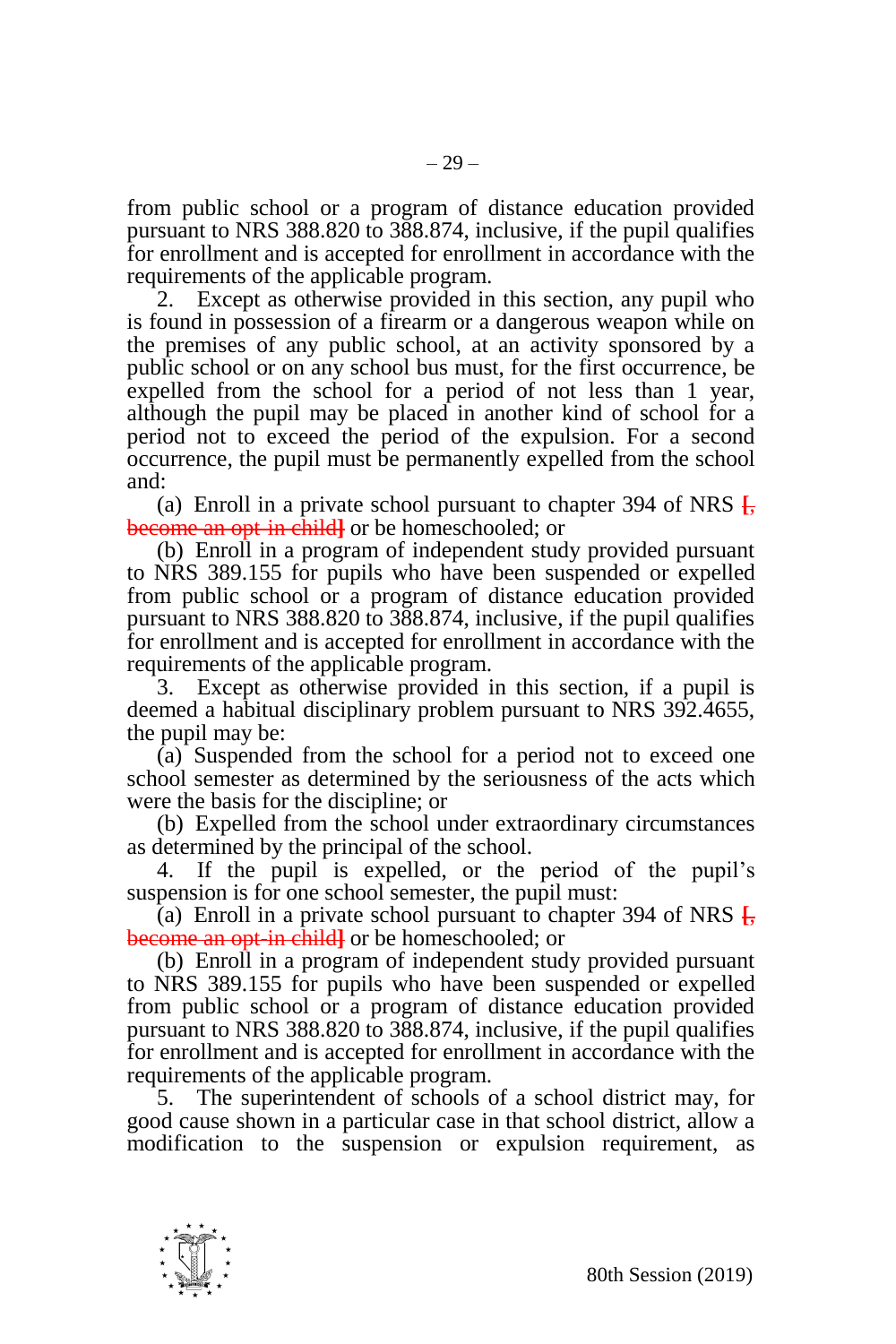applicable, of subsection 1, 2 or 3 if such modification is set forth in writing.

6. This section does not prohibit a pupil from having in his or her possession a knife or firearm with the approval of the principal of the school. A principal may grant such approval only in accordance with the policies or regulations adopted by the board of trustees of the school district.

7. Any pupil in grades 1 to 6, inclusive, except a pupil who has been found to have possessed a firearm in violation of subsection 2, may be suspended from school or permanently expelled from school pursuant to this section only after the board of trustees of the school district has reviewed the circumstances and approved this action in accordance with the procedural policy adopted by the board for such issues.

8. A pupil who is participating in a program of special education pursuant to NRS 388.419, other than a pupil who receives early intervening services, may, in accordance with the procedural policy adopted by the board of trustees of the school district for such matters, be-

(a) Suspended from school pursuant to this section for not more than 10 days. Such a suspension may be imposed pursuant to this paragraph for each occurrence of conduct proscribed by subsection 1.

(b) Suspended from school for more than 10 days or permanently expelled from school pursuant to this section only after the board of trustees of the school district has reviewed the circumstances and determined that the action is in compliance with the Individuals with Disabilities Education Act, 20 U.S.C. §§ 1400 et seq.

9. As used in this section:

(a) "Battery" has the meaning ascribed to it in paragraph (a) of subsection 1 of NRS 200.481.

(b) "Dangerous weapon" includes, without limitation, a blackjack, slungshot, billy, sand-club, sandbag, metal knuckles, dirk or dagger, a nunchaku or trefoil, as defined in NRS 202.350, a butterfly knife or any other knife described in NRS 202.350, a switchblade knife as defined in NRS 202.265, or any other object which is used, or threatened to be used, in such a manner and under such circumstances as to pose a threat of, or cause, bodily injury to a person.

(c) "Firearm" includes, without limitation, any pistol, revolver, shotgun, explosive substance or device, and any other item included

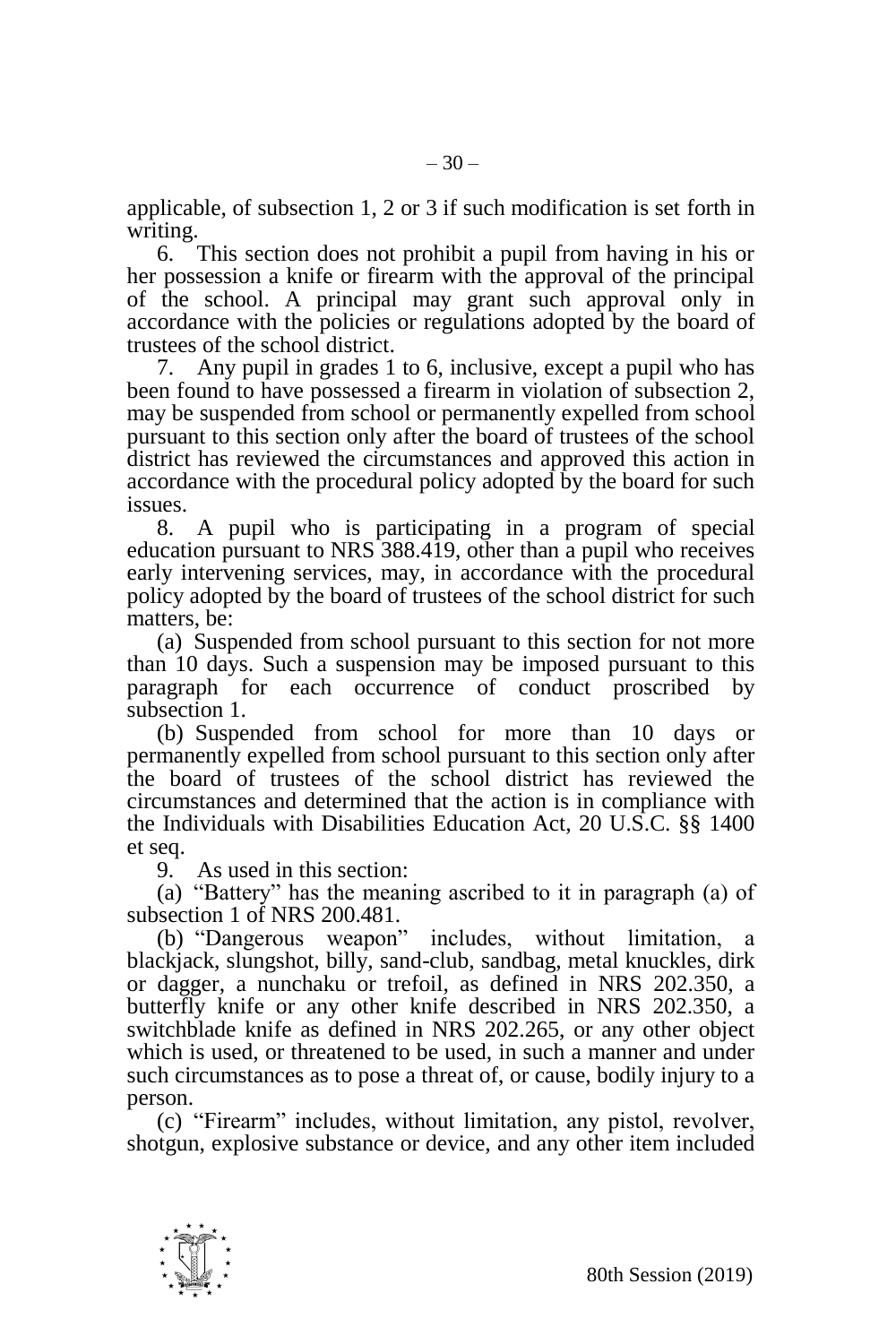within the definition of a "firearm" in 18 U.S.C. § 921, as that section existed on July 1, 1995.

10. The provisions of this section do not prohibit a pupil who is suspended or expelled from enrolling in a charter school that is designed exclusively for the enrollment of pupils with disciplinary problems if the pupil is accepted for enrollment by the charter school pursuant to NRS 388A.453 or 388A.456. Upon request, the governing body of a charter school must be provided with access to the records of the pupil relating to the pupil's suspension or expulsion in accordance with applicable federal and state law before the governing body makes a decision concerning the enrollment of the pupil.

**Sec. 31.** 1. There is hereby appropriated from the State General Fund to the School Safety Account the following sums:

For the Fiscal Year 2019-2020............................... \$8,340,845

For the Fiscal Year 2020-2021............................... \$8,404,930

2. The Department of Education shall transfer from the appropriation made by subsection 1 to provide grants utilizing a competitive grant process based on demonstrated need, within the limits of legislative appropriation, to school districts and to charter schools for school safety facility improvements.

3. Any remaining balance of the appropriation made by subsection 1 for Fiscal Year 2019-2020 must be added to the money appropriated for Fiscal Year 2020-2021 and may be expended as that money is expended. Any remaining balance of the appropriation made by subsection 1 for Fiscal Year 2020-2021, including any such money added from the previous fiscal year, must not be committed for expenditure after June 30, 2021, and must be reverted to the State General Fund on or before September 17, 2021.

**Secs. 32-36.** (Deleted by amendment.)

**Sec. 36.5.** 1. There is hereby appropriated from the State General Fund to the Account for Programs for Innovation and the Prevention of Remediation created by NRS 387.1247 the following sums:

For the Fiscal Year 2019-2020............................. \$35,081,155

For the Fiscal Year 2020-2021............................. \$36,848,070

2. The Department of Education shall transfer the sums of money identified in this subsection from the Account for Programs for Innovation and the Prevention of Remediation to school districts for block grants for the purpose of providing supplemental support to the operation of the school districts. The amount to be transferred for the fiscal year shown is:

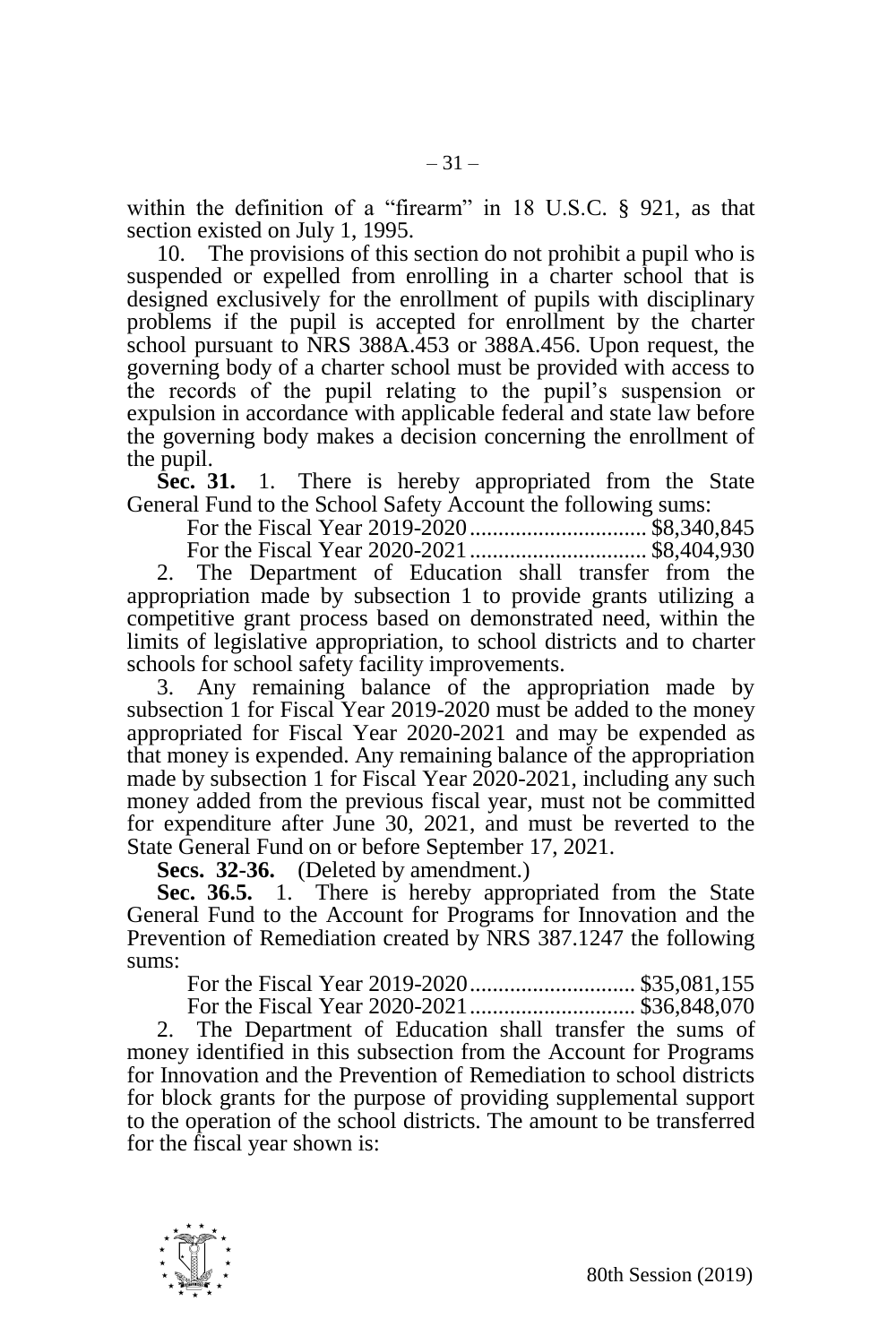|                                         | 2019-2020  | 2020-2021    |
|-----------------------------------------|------------|--------------|
| <b>Carson City School District</b>      | \$631,574  | \$663,384    |
| <b>Churchill County School District</b> | 255,461    | 268,328      |
| <b>Clark County School District</b>     | 25,892,878 | 27, 197, 012 |
| Douglas County School District          | 458,566    | 481,662      |
| Elko County School District             | 772,986    | 811,919      |
| <b>Esmeralda County School District</b> | 5,551      | 5,831        |
| Eureka County School District           | 21,379     | 22,456       |
| Humboldt County School District         | 273,189    | 286,949      |
| Lander County School District           | 78,860     | 82,832       |
| <b>Lincoln County School District</b>   | 76,533     | 80,388       |
| <b>Lyon County School District</b>      | 681,887    | 716,231      |
| Mineral County School District          | 42,868     | 45,027       |
| Nye County School District              | 410,922    | 431,619      |
| Pershing County School District         | 53,244     | 55,925       |
| <b>Storey County School District</b>    | 34,229     | 35,953       |
| <b>Washoe County School District</b>    | 5,294,592  | 5,561,262    |
| White Pine County School District       | 96,435     | 101,292      |

3. Any remaining balance of the transfers made by subsection 2 for Fiscal Year 2019-2020 must be added to the money transferred for Fiscal Year 2020-2021 and may be expended as that money is expended. Any remaining balance of the transfers made by subsection 2 for Fiscal Year 2020-2021, including any such money added from the previous fiscal year, must be used for the purpose identified in subsection 2 and does not revert to the State General Fund.

**Sec. 37.** 1. The Legislature hereby finds and declares that the purpose and intent of this act is to maintain and continue the existing legally operative rates of the taxes imposed pursuant to NRS 363A.130 and 363B.110, at 2 percent and 1.475 percent, respectively, without any changes or reductions in the rates of those taxes pursuant to NRS 360.203, as that section existed before the effective date of this act, for any fiscal year beginning on or after July 1, 2015.

2. Notwithstanding any other provisions of law, in order to accomplish and carry out the purpose and intent of this act:

(a) Any determinations or decisions made or actions taken before the effective date of this section by the Department of Taxation pursuant to NRS 360.203, as that section existed before the effective date of this section:

(1) Are superseded, abrogated and nullified by the provisions of this act; and